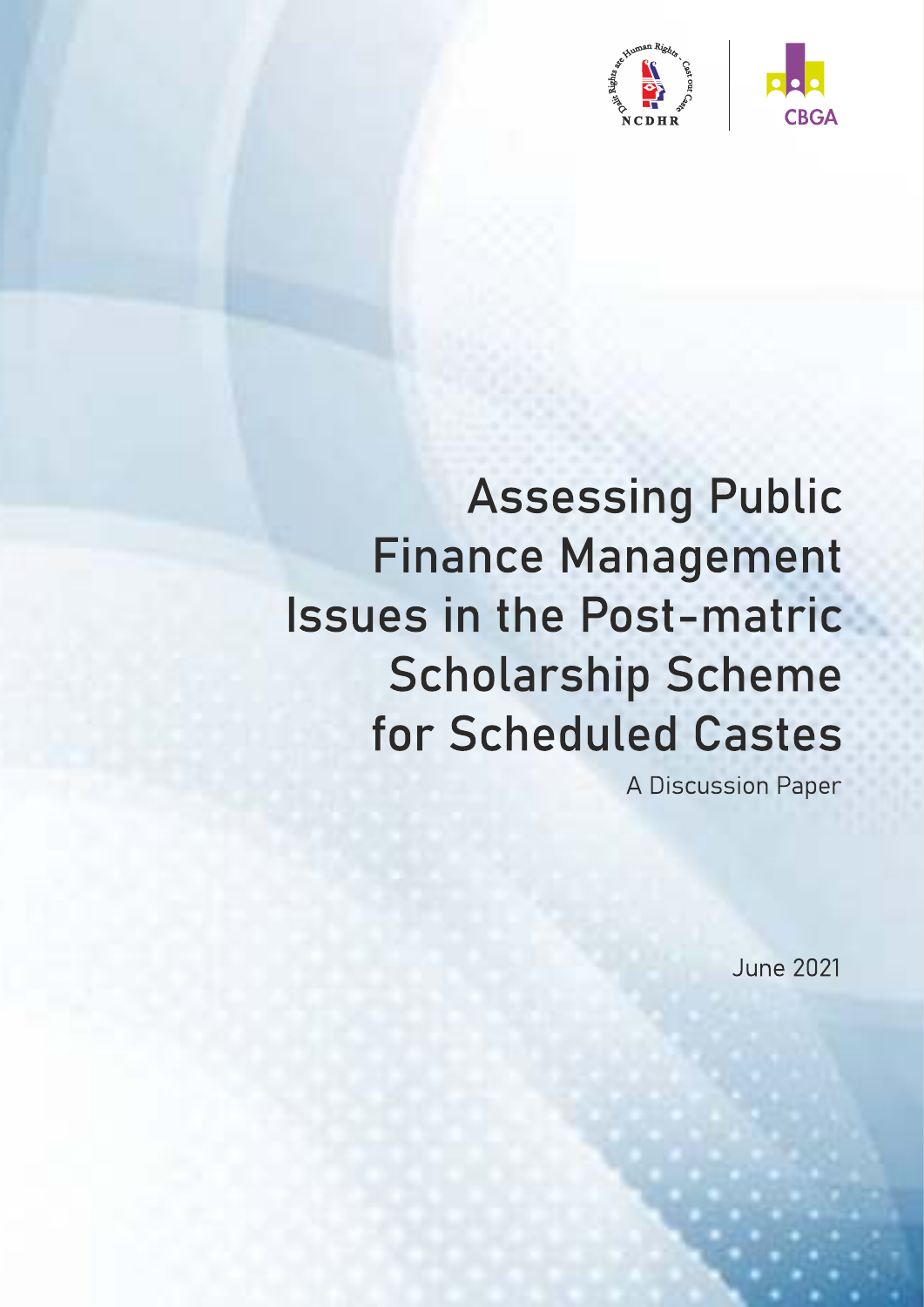This document is for private circulation and is not a priced publication. Reproduction of this publication for educational and other non-commercial purposes is authorised, without prior written permission, provided the source is fully acknowledged.

Copyright@2021 Centre for Budget and Governance Accountability (CBGA) and National Campaign on Dalit Human Rights (NCDHR)

#### **Authors:**

Jawed Alam Khan and Rahat Tasneem

For further information please contact: jawed@cbgaindia.org

#### **Editorial Inputs:**

Adikanda Singh and Juno Varghese

#### **Designed by**

Common Sans, 1729, Sector 31, Gurgaon, Haryana

#### **Published by**

#### **Centre for Budget and Governance Accountability (CBGA)**

B-7 Extension/110A (Ground Floor), Harsukh Marg, Safdarjung Enclave, New Delhi-110029 Tel: +91-11-49200400/401/402 Email: info@cbgaindia.org Website: www.cbgaindia.org

and

#### **National Campaign on Dalit Human Rights (NCDHR)**

NCDHR, 8/1, South Patel Nagar, Second Floor New Delhi- 110008 Tel: +91-11-25842249 Email: info@ncdhr.org.in Website: www.ncdhr.org.in

Views expressed in this discussion paper are those of the authors and they do not necessarily represent the views or positions of CBGA or NCDHR.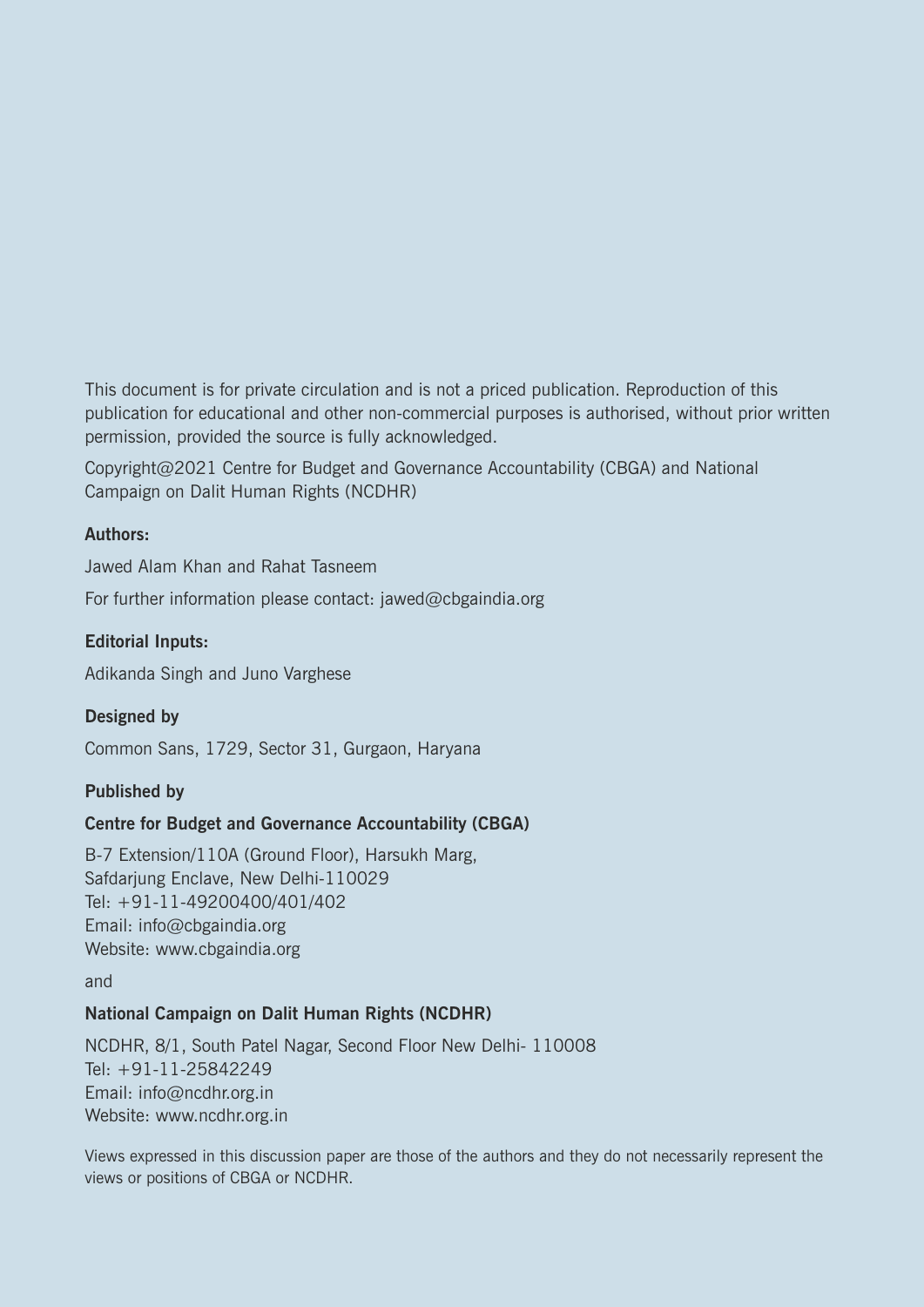## Table of Contents

|                         |                                                                        | List of Figures                                                                                                        |                                                                                                             | $\overline{2}$ |  |  |  |  |
|-------------------------|------------------------------------------------------------------------|------------------------------------------------------------------------------------------------------------------------|-------------------------------------------------------------------------------------------------------------|----------------|--|--|--|--|
|                         |                                                                        | List of Tables                                                                                                         |                                                                                                             | $\overline{2}$ |  |  |  |  |
|                         |                                                                        | Abbreviations                                                                                                          |                                                                                                             | 3              |  |  |  |  |
| 1                       | Introduction                                                           |                                                                                                                        |                                                                                                             |                |  |  |  |  |
|                         | 1.1                                                                    |                                                                                                                        | Key Objectives                                                                                              | 5              |  |  |  |  |
|                         | 1.2                                                                    |                                                                                                                        | Research Methodology and Data Sources                                                                       | 5              |  |  |  |  |
|                         |                                                                        | 1.2.1                                                                                                                  | Data sources for qualitative analysis                                                                       | 5              |  |  |  |  |
|                         |                                                                        | 1.2.2                                                                                                                  | Data sources for quantitative analysis                                                                      | 6              |  |  |  |  |
|                         |                                                                        | 1.2.3                                                                                                                  | Method of primary data collection                                                                           | 6              |  |  |  |  |
|                         |                                                                        |                                                                                                                        | 1.3 Sections in the Paper                                                                                   | $\overline{7}$ |  |  |  |  |
| $\overline{\mathbf{2}}$ |                                                                        |                                                                                                                        | Commentary on PMS-SC Scheme Guidelines (2021) in the<br><b>Context of Current Implementation Challenges</b> | 8              |  |  |  |  |
| 3                       |                                                                        |                                                                                                                        | Key Issues in the PMS-SC Scheme Design Impacting Fiscal Governance                                          | 13             |  |  |  |  |
|                         |                                                                        |                                                                                                                        | 3.1 Fund Sharing Mechanism between the Centre and the States                                                | 13             |  |  |  |  |
|                         |                                                                        | 3.1.1                                                                                                                  | Issues related to the method of committed liability                                                         | 13             |  |  |  |  |
|                         |                                                                        | 3.1.2                                                                                                                  | Issues with the new fund sharing system                                                                     | 15             |  |  |  |  |
|                         | 3.2                                                                    |                                                                                                                        | Fund Flow Mechanism for the PMS-SC Scheme                                                                   | 16             |  |  |  |  |
|                         |                                                                        | 3.2.1                                                                                                                  | Previous demand and fund flow process                                                                       | 16             |  |  |  |  |
|                         |                                                                        | 3.2.2                                                                                                                  | Changes in the fund flow mechanism for the PMS-SC<br>scheme under the new guidelines                        | 18             |  |  |  |  |
|                         |                                                                        | 3.2.3                                                                                                                  | Challenges in the new fund flow mechanism                                                                   | 18             |  |  |  |  |
| 4                       | Financial Management System and Budgetary Priorities for PMS-SC Scheme |                                                                                                                        |                                                                                                             |                |  |  |  |  |
|                         | 4.1                                                                    |                                                                                                                        | Analysis of Budget Allocation for the MoSJE and<br>its Implications for the PMS-SC Scheme                   | 20             |  |  |  |  |
|                         | 4.2                                                                    |                                                                                                                        | Analysis of Budget Allocation for the PMS-SC Scheme at the Union Level                                      | 21             |  |  |  |  |
|                         | 4.3                                                                    |                                                                                                                        | Analysis of Budget Allocation for the PMS-SC scheme in Select States                                        | 22             |  |  |  |  |
|                         | 4.4                                                                    | Assessment of Budget Adequacy in Terms of the Unit Cost of<br>Different Scholarship Components under the PMS-SC Scheme |                                                                                                             |                |  |  |  |  |
|                         |                                                                        |                                                                                                                        | 4.5 Assessment of Budget Adequacy in Terms of Coverage of<br>Beneficiaries under the PMS-SC Scheme          | 27             |  |  |  |  |
|                         | 4.6                                                                    | Adequacy of the Administrative Cost component                                                                          |                                                                                                             |                |  |  |  |  |
| 5                       |                                                                        |                                                                                                                        | <b>Conclusion and Recommendations</b>                                                                       | 29             |  |  |  |  |
|                         |                                                                        | References                                                                                                             |                                                                                                             | 33             |  |  |  |  |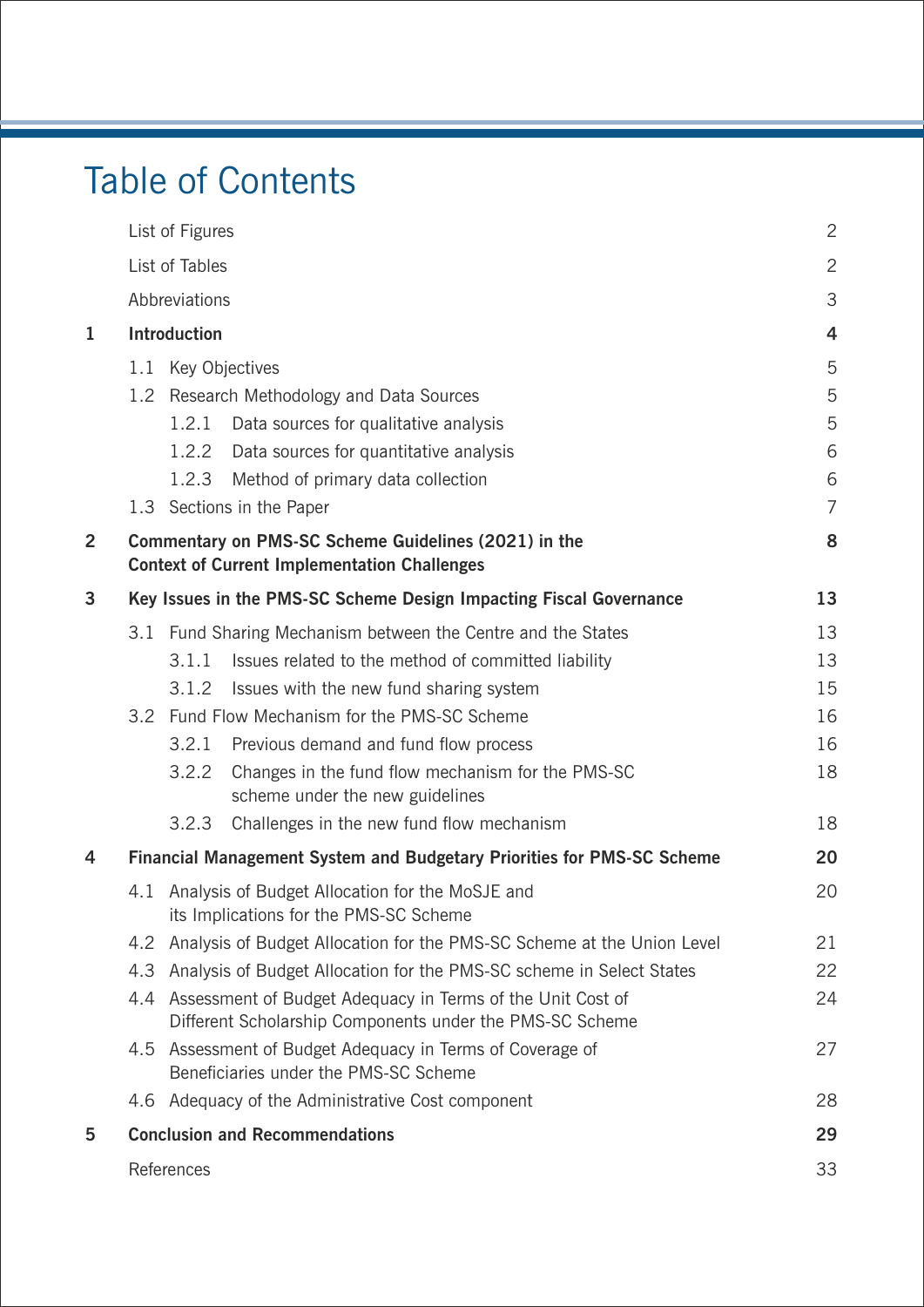## List of Figures

|                | Figure 3.1: Build-up of arrears under the PMS-SC scheme (amount in Rs crore)                            | 14 |
|----------------|---------------------------------------------------------------------------------------------------------|----|
|                | Figure 3.2: Demand assessment and fund flow process under the PMS-SC scheme                             | 17 |
|                | Figure 3.3: Fund flow process under the new guidelines of the PMS-SC scheme                             | 18 |
|                | Figure 4.1: Budgetary allocations to MoSJE and shortfall therein (amount in Rs crore)                   | 20 |
| Figure $4.2$ : | Budgetary allocation and expenditure under the PMS-SC scheme<br>at the Union level (amount in Rs crore) | 22 |
|                | Figure 4.3: Gaps in the process of availing benefits under the PMS-SC scheme in Jharkhand               | 28 |

## List of Tables

| Table $2.1$ : | Timeline for receipt of application forms for the PMS-SC scheme                                                                                                                        | 9  |
|---------------|----------------------------------------------------------------------------------------------------------------------------------------------------------------------------------------|----|
| Table $3.1$ : | Fund flow timeline for the PMS-SC scheme specified by<br>the new scheme guidelines                                                                                                     | 19 |
| Table $4.1$ : | Budget allocation and utilisation of funds in Jharkhand, Andhra Pradesh<br>and Uttar Pradesh (amount in Rs crore)                                                                      | 23 |
| Table $4.2:$  | Unit cost of different components under the PMS-SC scheme                                                                                                                              | 25 |
| Table $4.3:$  | Maintenance allowance as specified by the PMS-SC scheme guidelines<br>in 2010, 2018 and 2021 (amount in Rs for ten months; rate of change<br>in percentage terms shown in parentheses) | 26 |
| Table $4.4$ : | Physical progress (number of student beneficiaries) under the PMS-SC scheme                                                                                                            | 27 |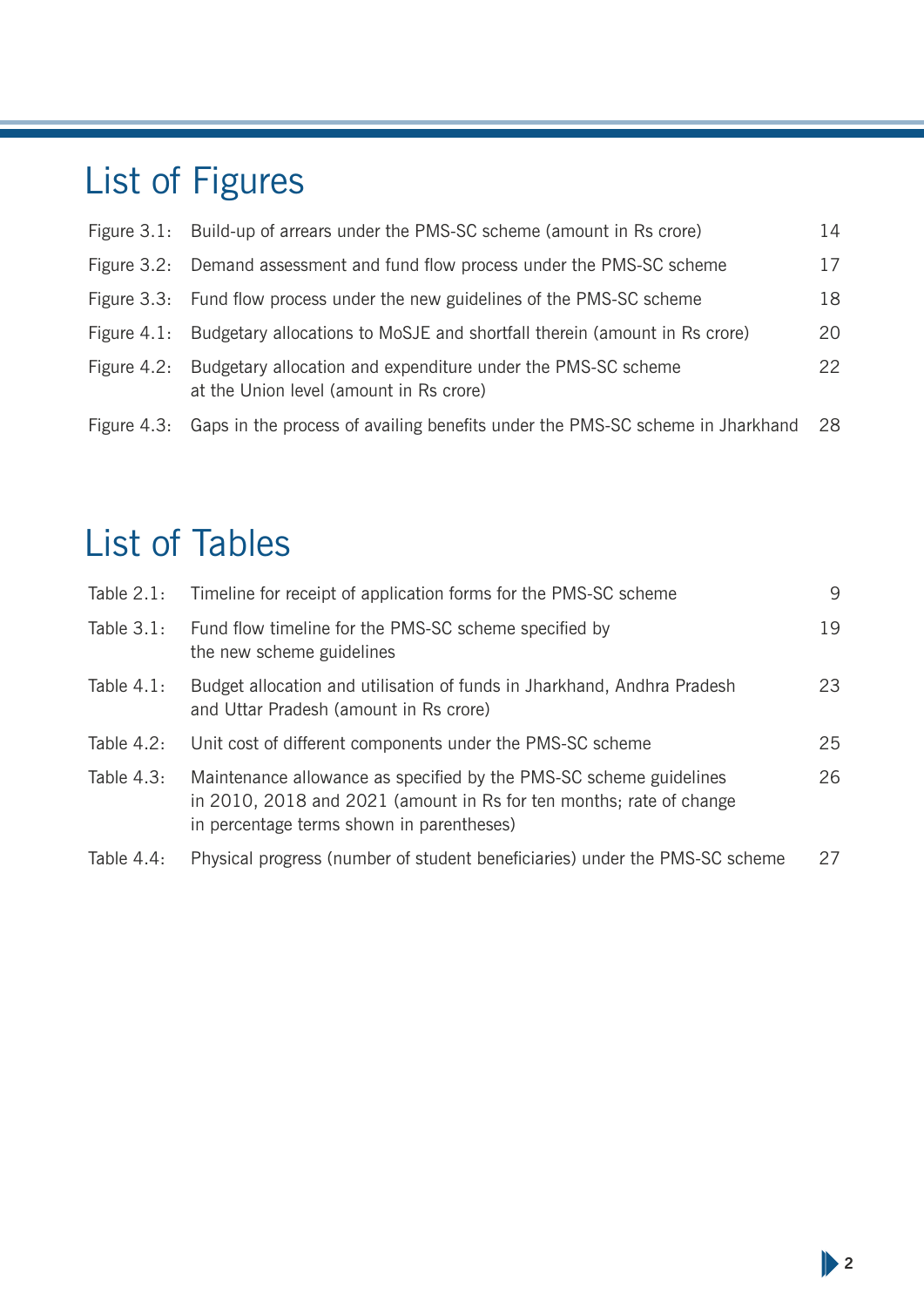## Abbreviations

| AP             | Andhra Pradesh                                            |
|----------------|-----------------------------------------------------------|
| CA             | <b>Chartered Accountant</b>                               |
| CAG            | <b>Comptroller and Auditor General</b>                    |
| <b>CS</b>      | <b>Company Secretary</b>                                  |
| <b>CS</b>      | <b>Central Sector Scheme</b>                              |
| <b>CSOs</b>    | <b>Civil Society Organisations</b>                        |
| <b>CSS</b>     | <b>Centrally Sponsored Schemes</b>                        |
| <b>DDGs</b>    | Detailed Demand for Grants                                |
| <b>FCC</b>     | <b>Finance Commission Cycle</b>                           |
| <b>FYP</b>     | Five-Year Plan                                            |
| <b>GER</b>     | <b>Gross Enrolment Ratio</b>                              |
| <b>ICFA</b>    | Institute of Chartered Financial Analysts of India        |
| <b>ICT</b>     | Information, Communication and Technology                 |
| <b>ICWA</b>    | Institute of Cost & Works Accountants of India            |
| <b>MGNREGS</b> | Mahatma Gandhi National Rural Employment Guarantee Scheme |
| MoF            | Ministry of Finance                                       |
| MoSJE          | Ministry of Social Justice & Empowerment                  |
| <b>NIC</b>     | <b>National Informatics Centre</b>                        |
| NITI Aayog     | National Institution for Transforming India Aayog         |
| <b>NRDWP</b>   | National Rural Drinking Water Programme                   |
| <b>NRLM</b>    | National Rural Livelihoods Mission                        |
| <b>NSAP</b>    | Nation Social Assistance Programme                        |
| <b>PMAY</b>    | Pradhan Mantri Awas Yojana                                |
| <b>PMS</b>     | Post-Matric Scholarship                                   |
| UP             | <b>Uttar Pradesh</b>                                      |

**3**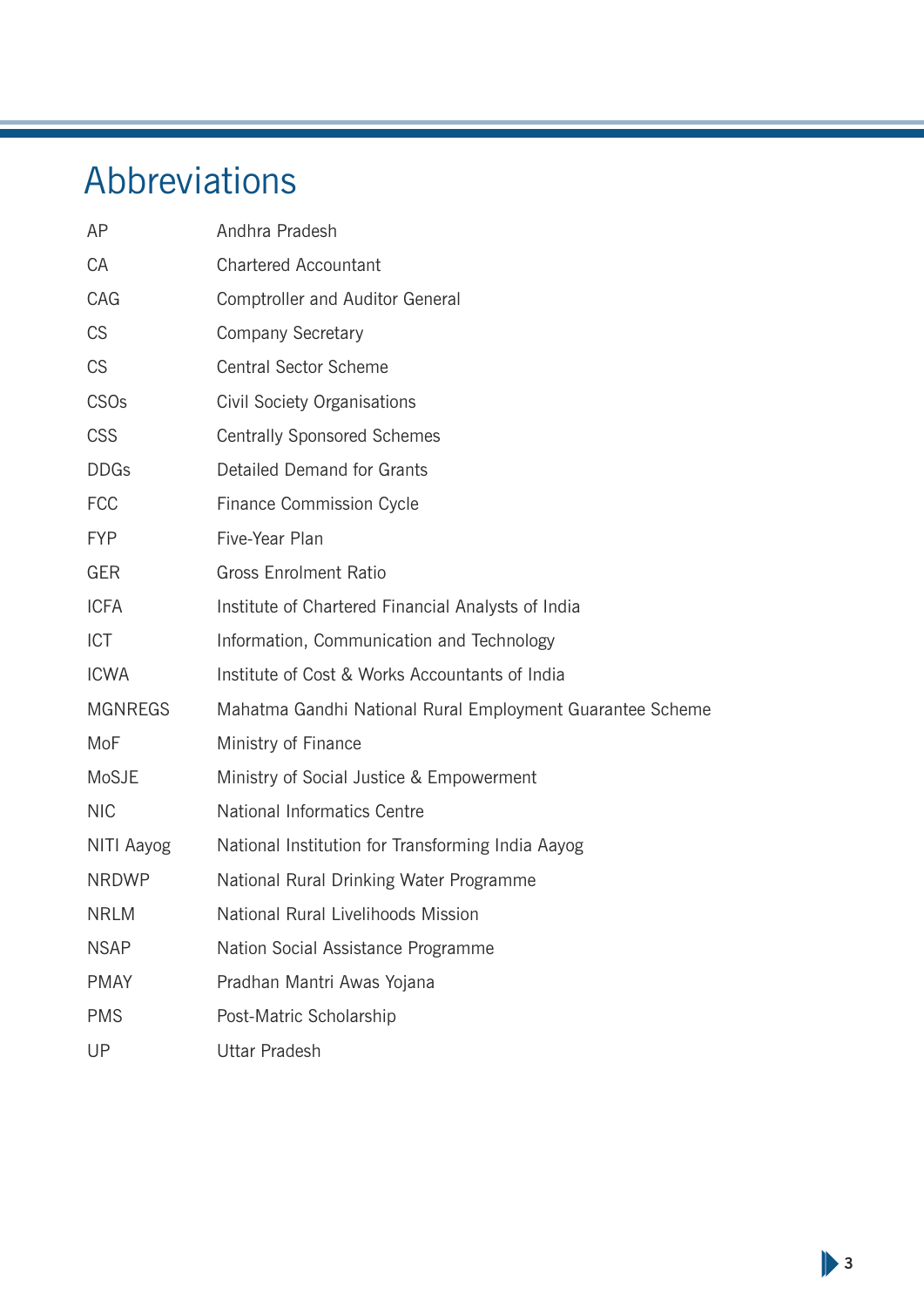## 1 Introduction

The Post-Matric Scholarship for Scheduled Castes (PMS-SC) scheme, operational since 1944, is a centrally sponsored scheme for the empowerment of SC students in higher education. It is a demand driven scheme, whereby financial assistance is provided to all eligible applicants studying at the postmatriculation or post-secondary stage. To be eligible, a student should fulfil the following criteria: I) s/he should be an Indian national belonging to the SC community; ii) the parents'/guardians' income should not exceed Rs 2.50 lakh per annum; and iii) s/he should be studying in a recognised post-secondary course in a recognised institution/college /university.

The PMS-SC scheme has a key role to play in bringing about equity in society as SCs are an educationally and economically backward community as per the provision of article 46 of the constitution. And it is achieving that end to an extent — according to the Ministry of Social Justice and Empowerment's (MoSJE) annual reports for 2018-19 and 2019-20, enrolment of SC students in higher education under the PMS-SC scheme has risen from 19.94 lakh in 2002-03 to 52.86 lakh in 2019-20 (as reported by States/UTs as on 31.12.2020). However, there still exists a gap in the Gross Enrolment Ratio (GER) for higher education between 'All students' and 'SC students' and a high dropout rate for the latter at the secondary and higher education level. The GER for 'all students' stood at 25.8 percent, while the GER for SC students was 21.8 per cent in 2017-18. The GER for SC students also declined significantly from 86.9 per cent at the secondary level to 58.6 per cent in the senior or postsecondary level.

The dropout rate at the secondary level of education among SC students was 19.36 per cent in 2014- 15. While the GER for SCs at the secondary level increased from 78.7 per cent to 82.7 percent from 2013-14 to 2014-15, the dropout rate rose from 18.66 per cent to 19.36 per cent over the same period.<sup>2</sup> The higher dropout rate for SC students at the secondary school level is because many of them cannot afford to go to college due to the low income levels of their families, which leads to them joining the workforce instead. $^{\text{3}}$  The GER in three States chosen for this study (Andhra Pradesh, Jharkhand, and Uttar Pradesh) shows the same trend, falling drastically at the senior secondary level. But while, Andhra Pradesh (AP) and Uttar Pradesh (UP) show a GER either higher or closer to the national average at the senior secondary or higher education level, Jharkhand is far behind.

The higher dropout rate at the secondary level and low GER at the post-secondary level leads to a few SC students opting for higher education. Therefore, effective implementation of the PMS-SC scheme becomes important in order to encourage SC students to pursue higher education. However, the PMS-SC scheme has several challenges such as a poor design, inadequate budget allocation, as well as weak implementation and monitoring, all of which impact the effectiveness of the scheme. Further, the Central government provides only about 10 per cent of the total funding, and arrears have led to the scheme shrinking in size in as many as 14 states, including Andhra Pradesh, Jharkhand, and Uttar Pradesh.<sup>4</sup>

**4**

<sup>&</sup>lt;sup>1</sup> Ministry of Social Justice & Empowerment, Government of India, 2020

 $2^{\circ}$  Ministry of Human Resource Development, Government of India, 2018

<sup>&</sup>lt;sup>3</sup> Pallical, 2020

<sup>4</sup>HT correspondent, 2020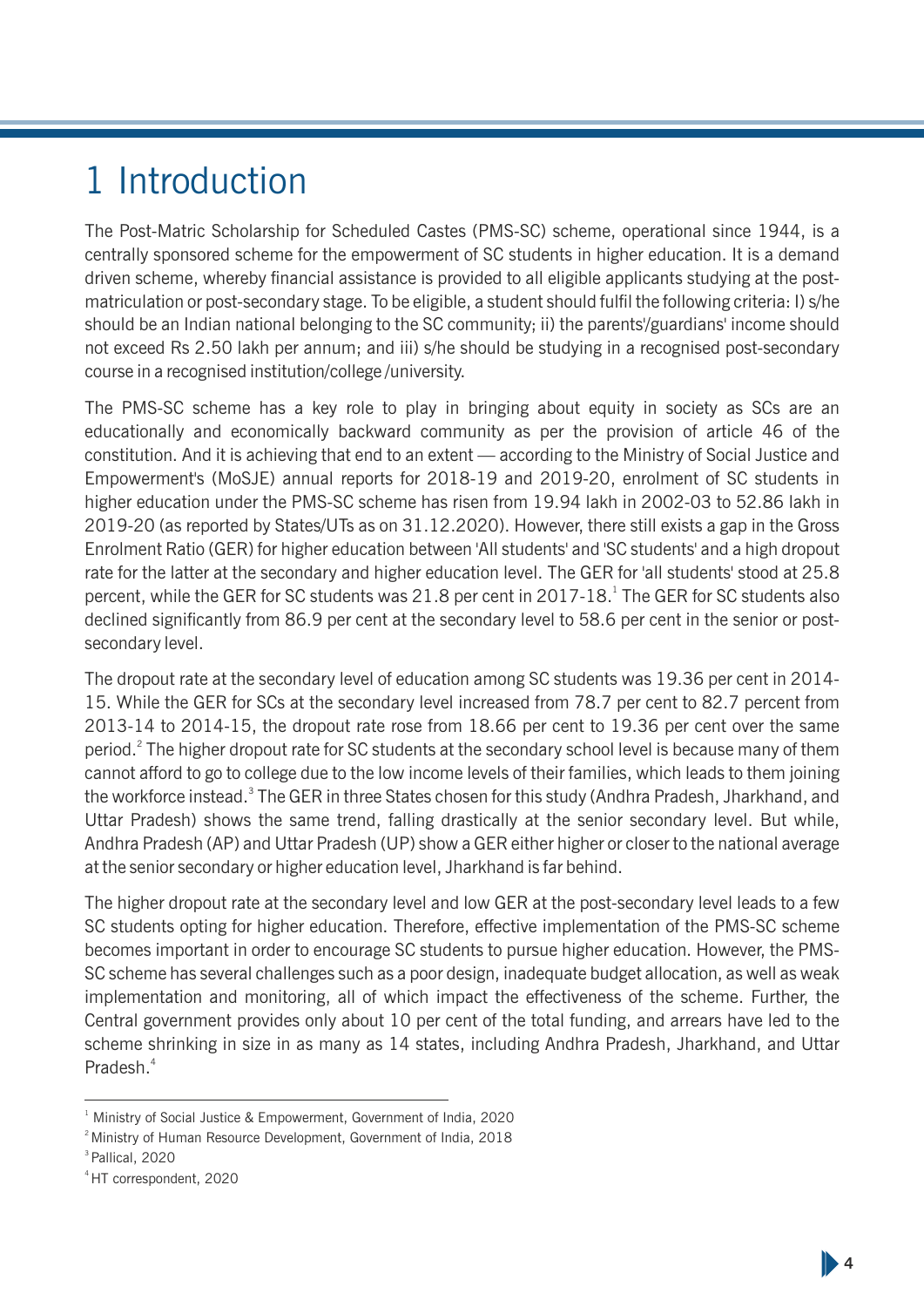However, since December 2020, the Central government has begun making fresh efforts to renew the PMS-SC scheme and has committed itself to ensuring that the SC students' gross enrolment ratio in higher education reaches the national standard within five years.<sup>5</sup> The new guidelines drawn up for the scheme include some amendments and new provisions to correct infirmities in previous policies and guidelines. Despite this, however, many issues remain unaddressed and unresolved.

## 1.1 Key Objectives

The goal of this discussion paper is to analyse the guidelines and budget of the PMS-SC scheme to identify the issues hindering its implementation, and to suggest policy measures to overcome these hurdles. To this end, the key objectives of this note are:

- To identify the issues encumbering the Post-Matric Scholarship Scheduled Castes scheme
- To assess how the new guidelines and recent decisions by the Union Government address the scheme's fiscal and implementation challenges
- To study the scheme's design and identify issues in terms of the fund-sharing pattern, planning and fund flow
- To assess Public Finance Management (PFM) issues in the scheme in terms of budgetary adequacy and expenditure

### 1.2 Research Methodology and Data Sources

The methodology of the discussion paper relies heavily on secondary sources of data and literature. This is supplemented by primary data collected through online interviews and discussions with student volunteers and CSOs working to strengthen implementation of the PMS-SC scheme in Andhra Pradesh, Jharkhand, and Uttar Pradesh.

#### 1.2.1 Data sources for qualitative analysis

Data on the status of SC students in higher education in terms of GER and their dropout rate has been gathered from Educational Statistics: At A Glance (Ministry of Human Resource Development, Government of India, 2018), and the Departmentally Related Standing Committee report for the Ministry of Social Justice & Empowerment, Government of India. To understand the key issues and bottlenecks related to planning, implementation and the level of access to scholarships, a detailed survey of literature was carried out. Important literature and reports on the scheme include a report by the Comptroller and Auditor General of India (Performance Audit of Scheme of Post Matric Scholarships to the Students belonging to Scheduled Castes, 2018), Departmentally Related Standing Committee reports for the MoSJE for several years, PMS-SC scheme guidelines issued in 2010 and 2018, Press Information Bureau (PIB) documents, Parliamentary questions, as well as media reports.

<sup>5</sup> Press Information Bureau, 2020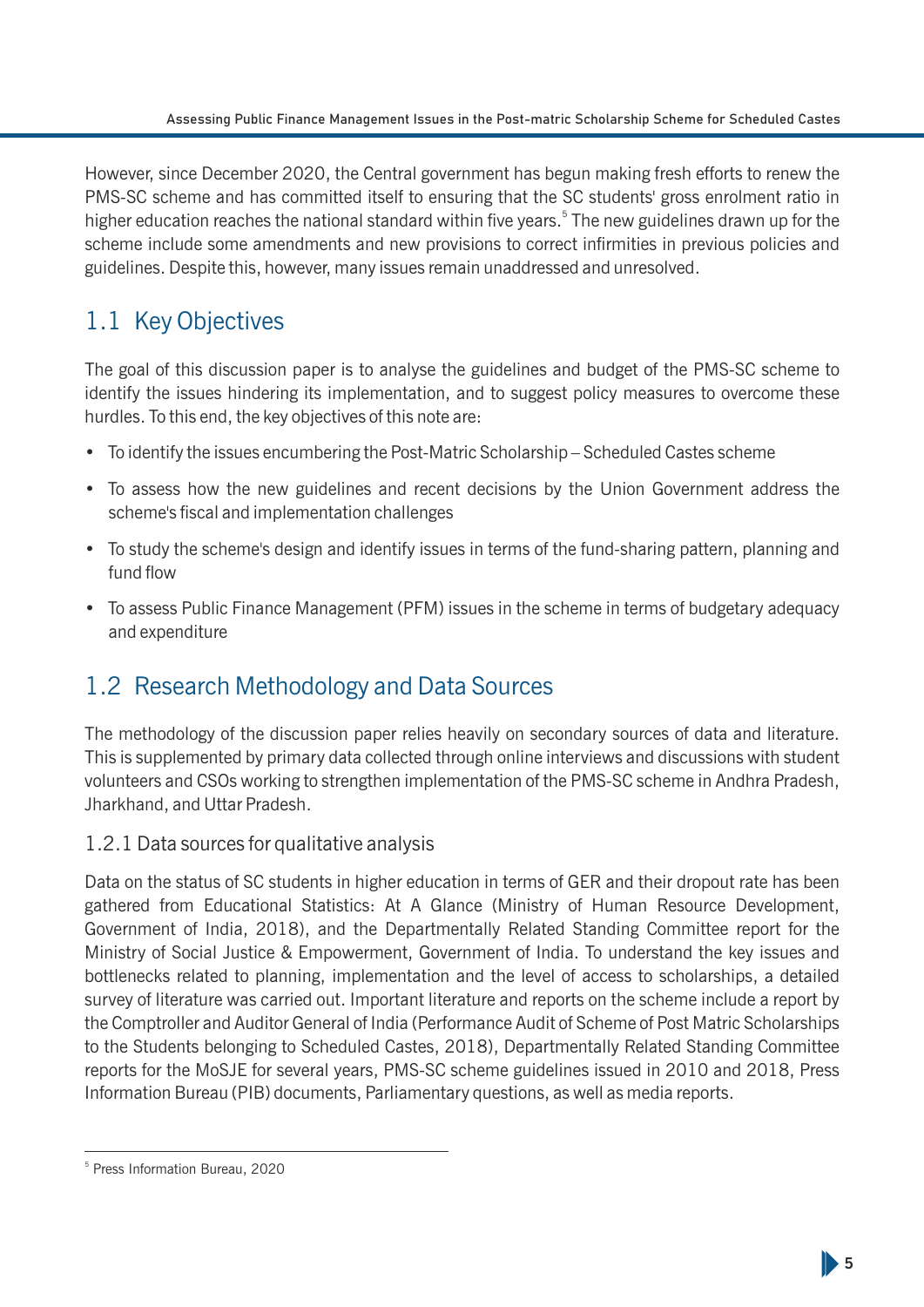#### A Discussion Paper

Further, the PMS-SC scheme guidelines issued in 2021 have been reviewed to assess how far new policy initiatives by the Union government try to address the existing challenges in planning, implementation and the level of access to scholarships, as highlighted by the Performance Audit report of the CAG, and other reports.

#### 1.2.2 Data sources for quantitative analysis

The overall quantitative data for budget analysis has been collected from several sources, such as the Department of Social Justice and Empowerment's Note on Demand from the Union Budget, Departmentally Related Standing Committee Reports on Social Justice and Empowerment, State budget documents (Detailed Demand for Grants or DDG) of Andhra Pradesh, Jharkhand, and Uttar Pradesh. Allocation and expenditure details on the PMS-SC scheme for seven financial years from 2015-16 to 2021-22 have been gathered and analysed at the level of the Union Government from the Note on Demand of the Expenditure Budget, Ministry of Finance (MoF).

Similarly, for a State-level budget analysis of the PMS-SC scheme, the DDGs for the Department of Social Welfare in Andhra Pradesh and Uttar Pradesh, and the Department of Welfare in Jharkhand, have been referred to for five financial years from 2017-18 to 2021-22. The status of fund utilisation in the PMS-SC scheme has been assessed for 2017-18, 2018-19 and 2019-20 at the State level from the DDGs.

The paper also looks into funding arrears due from the Central government from 2012-13 to 2019-20 by reviewing the Departmentally Related Standing Committee Reports on Social Justice and Empowerment for several years. To assess the number of beneficiaries State-wise, physical data has been collected for three financial years — from 2016-17 to 2019-20 — from Parliamentary questions and annual reports of the MoSJE for several years.

#### 1.2.3 Method of primary data collection

Different methods ranging from online survey to telephonic/online discussions have been employed to collect primary data — the views and inputs of students, civil society organisations (CSOs) and government officials.

The online discussions with the students focused on gathering their experiences. Additionally, a small primary survey has been conducted focussed on unearthing the challenges they face in accessing the scholarship and ascertaining its adequacy. The survey has been conducted using the stratied (from the strata of SC students in higher education) convenience (whoever is readily available in that strata) sampling method. Responses on the PMS-SC scheme and related issues were collected from 144 students through a well-structured questionnaire shared online using Google forms. The responses were collected from the States of Bihar (47), Jharkhand (40), Andhra Pradesh (23), Odisha (18), and Uttar Pradesh (5). Eleven respondents did not share information about their State. Of the respondents, 121 are day scholars, while 20 are hostellers; 4 did not specify this detail. Of the 143 who specified their course, 56 are senior secondary students, while 69 are in undergraduate courses, 16 are postgraduate students, and 2 have enrolled for an M.Phil/Ph.D.

CSOs have been consulted to gather their insights on both challenges in implementation and access to scholarships by the students. This has been done through telephonic discussions. Similarly, State- level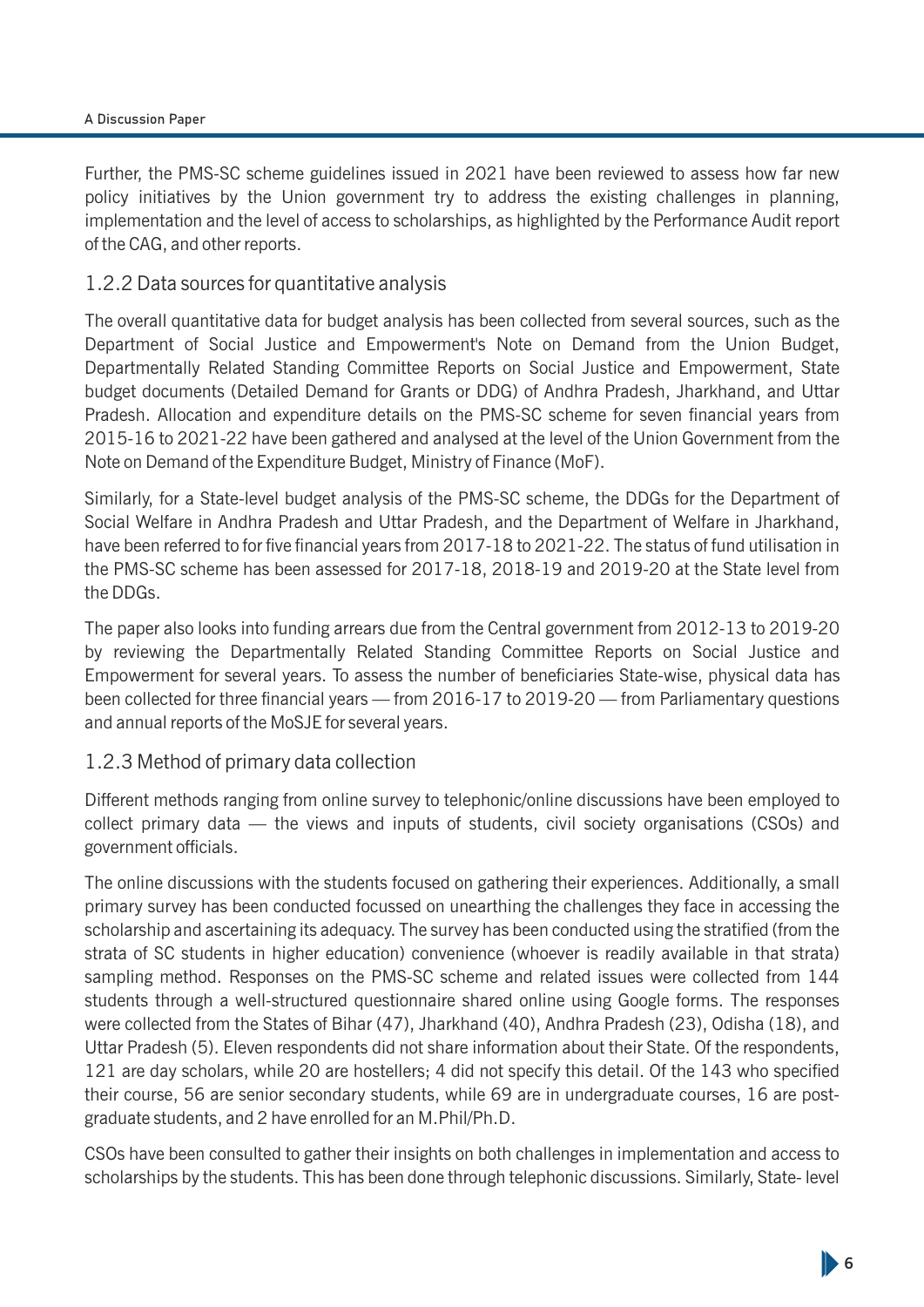government officials have been consulted over the phone to gather their perceptions on planning, budget adequacy, fund flows under DBT, implementation and monitoring of the PMS-SC scheme, as well as to get their feedback on the new PMS guidelines with regard to PFM issues.

**Data Limitations:** The Covid-19 pandemic posed a challenge in data collection. Field visits to meet State and district level officials, CSOs, and the student body were not possible. Alternative methods were therefore employed to gather insights from these stakeholders.

### 1.3 Sections in the Paper

This paper consists of five sections, including an introduction and a conclusion. Section 1, the introduction, provides context in terms of educational indicators among SC students, and also lays out the key objectives and methodology. Section 2, based on the literature review, primary survey and consultations, is a commentary on the new PMS-SC guidelines (2021) in the context of implementation challenges. Section 3 discusses key challenges in the fund sharing between the Centre and the States, and issues in fund flow. Section 4 is a budgetary analysis, commenting on issues related to adequacy, utilisation and delays. Lastly, the key findings and recommendations of this study have been presented in section 5.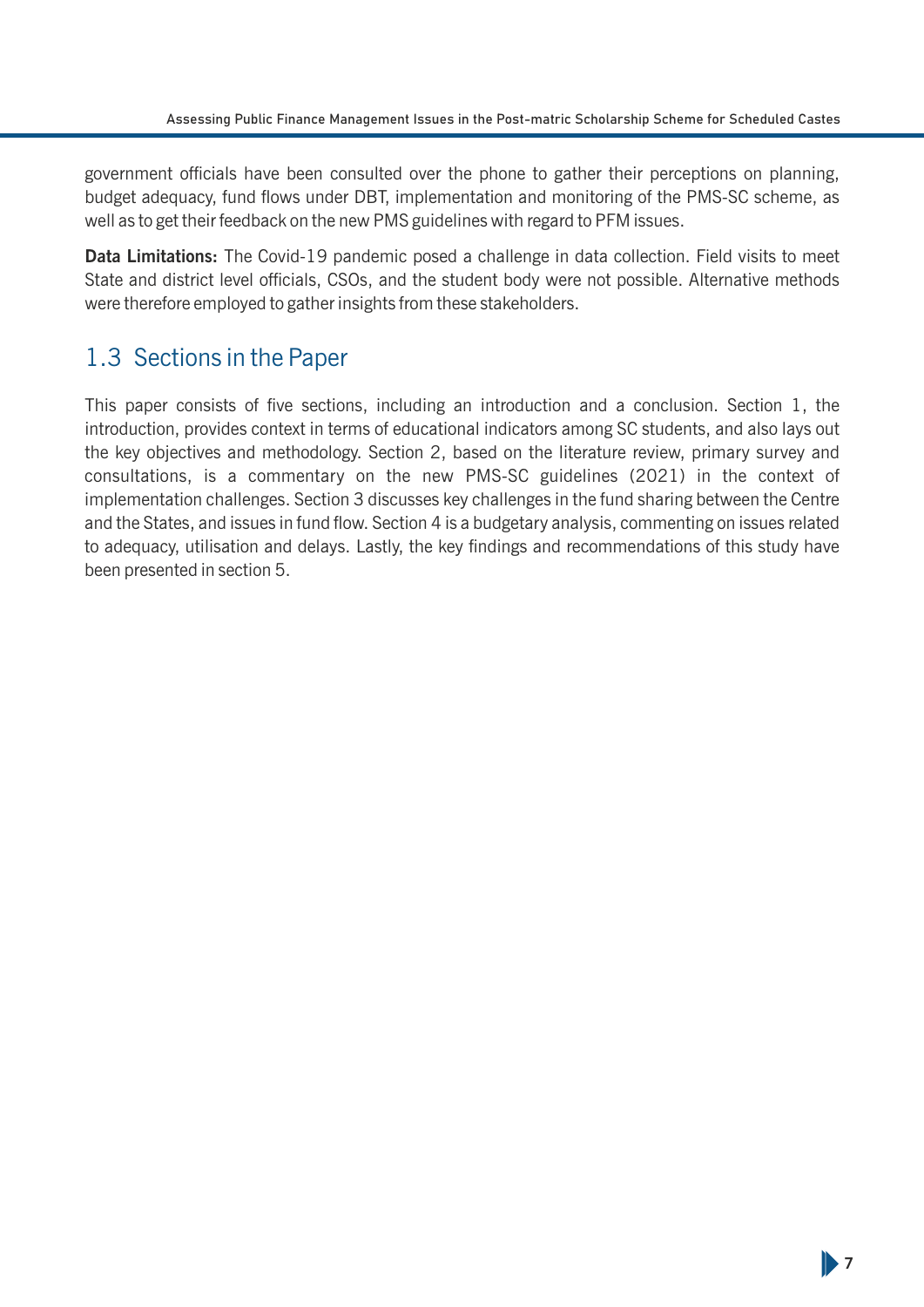## 2. Commentary on PMS-SC Scheme Guidelines (2021) in the Context of Current Implementation **Challenges**

As highlighted by several government documents (CAG Performance Audit report–2018,<sup>6</sup> Departmentally Related Standing Committee reports) and media reports, there are various issues and challenges, including fiscal governance, that have been affecting implementation of the PMS-SC scheme. The major issues include lack of a proper timeline for planning and fund flow, exclusion of certain components of the scholarship, undisbursed scholarships, denial/short reimbursement of scholarships, the irregular practice of charging a tuition fee from SC students by the education institutions, inadequate scrutiny in processing of applications, non-adherence to income-ceiling norms, ineffective monitoring and evaluation and lack of controls at the information technology (IT) system level. The MoSJE took three years to respond to some of the recommendations made by the CAG for effective implementation of the PMS-SC scheme in the context of the new guidelines issued in April  $2021$ .<sup>7</sup> This section identifies the implementation and monitoring issues and looks at how the new guidelines have tried to overcome these issues.

**Timelines for submission of action plan, application forms and disbursal of funds:** The 2010 and 2018 guidelines for the scheme did not clearly specify a timeline for either preparation or submission of Annual Action Plans/or perspective plans. In such a situation, States often do not make an Annual Action Plan. The absence of an action plan for successive years translates into the lack of a year-wise database on beneficiaries, which would have proved useful to draw up estimates of budgetary resources for the subsequent financial year. Without a comprehensive Annual Action Plan and credible database on eligible students, State governments' demands for central assistance from the Union government end up being based on inaccurate data.<sup>8</sup> Further, this also leads to a lack of uniformity among States in preparing and submitting annual proposals/plans to the MoSJE.

There is also no fixed timeline for submission of application forms or sanction and disbursal of scholarships to students. The application dates are announced randomly and in different months in different States. Often, they are announced during the examination period, leaving students with very little time to apply with all the required documents. The respondents in our survey stated that they largely became aware of the PMS-SC scheme through the efforts of NGOs. The respondents also got information through other sources such as their school, college or university. The Department of Social Welfare, however, plays a limited role in this regard, whereas policy says about making the students aware.

<sup>6</sup> https://cag.gov.in/webroot/uploads/download\_audit\_report/2018/Report\_No\_12\_of\_2018\_-

Performance Audit on Post Matric Scholarships to the Students belonging to Scheduled Castes for studies in India in Ministry of Social Justice and Empo.pdf

<sup>7</sup> https://socialjustice.nic.in/writereaddata/UploadFile/PMS\_for\_SCs\_Scheme\_Guidelines.pdf

<sup>&</sup>lt;sup>8</sup> Ministry of Social Justice and Empowerment, 2018a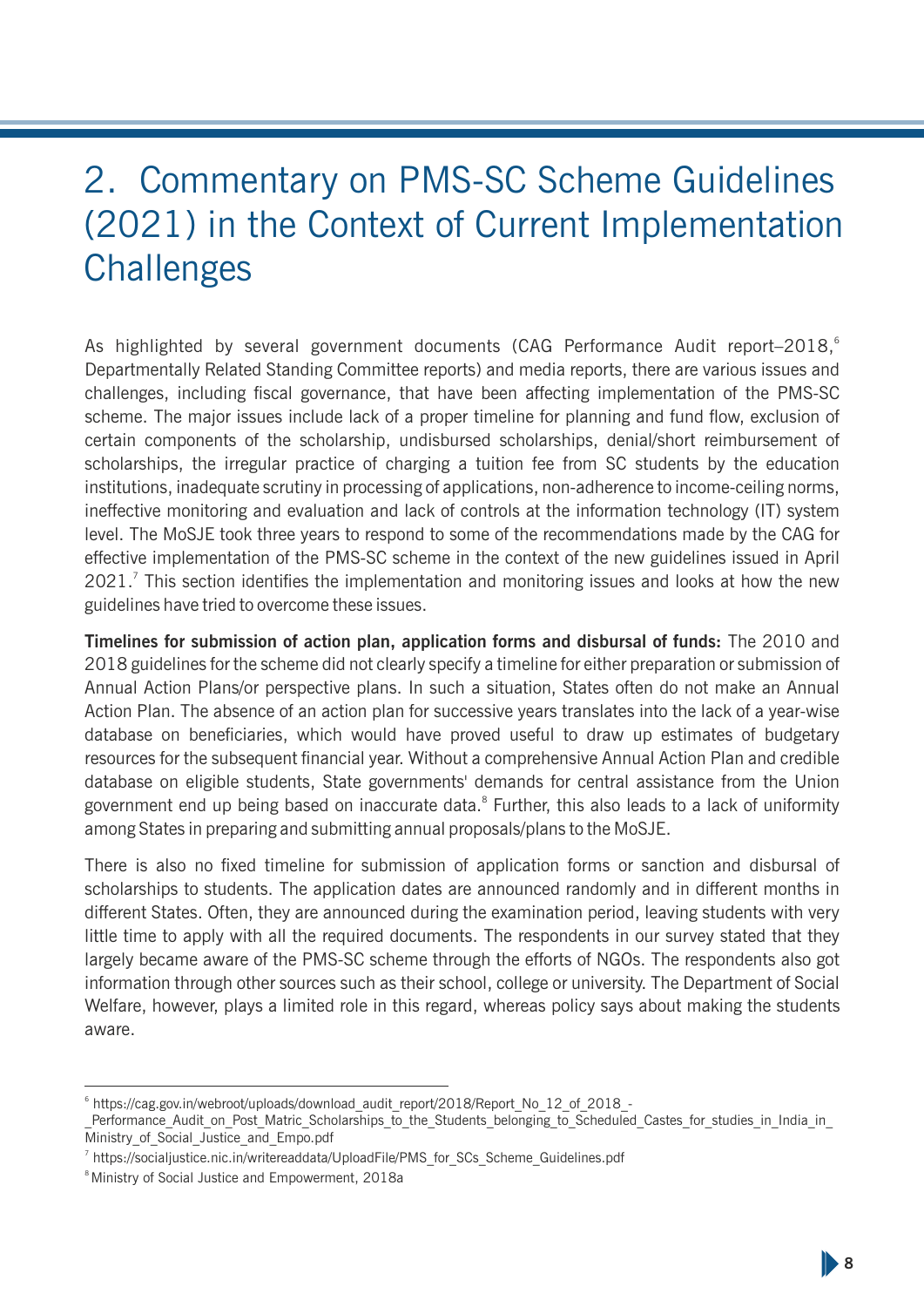Most of the respondents said the window to fill application forms for the PMS-SC scheme opened in August. A sizeable number of respondents said the application process runs until November, which goes to show that there is no fixed month to close the application process. The respondents stated that there was no clarity or fixed time given to fill the form, which led to many (mostly students from Jharkhand and Bihar) missing the submission deadline. Many students felt they did not get adequate time to fill and submit the form with required documents. They opined that a specific month every year to fill the form would make it easier for applicants, giving them sufficient time to prepare beforehand.

In the recently (2021) released guidelines for the PMS scheme, a clear timeline has been proposed for preparation of the action plan, receipt of application forms, scrutiny of forms and disbursement of the scholarship amount to students by the Centre and States. An Annual Action Plan has to be prepared by all States/UTs before the 28th of February of the preceding year, with targets and eligibility, proposed coverage for the poorest households, identification process, identification of courses having employment potential, and systems of monitoring. The guidelines identified four fixed periods in a year to receive applications forms, as presented in Table 2.1 below. So far, notifications for the application form for the period starting from 1st April to 31st July have not been issued in Andhra Pradesh, Jharkhand, and Uttar Pradesh, the States covered by this study.

|  |  |  |  | Table 2.1: Timeline for receipt of application forms for the PMS-SC scheme |  |  |  |
|--|--|--|--|----------------------------------------------------------------------------|--|--|--|
|--|--|--|--|----------------------------------------------------------------------------|--|--|--|

| Dates for receipt of applications |
|-----------------------------------|
| From 1st April to 31st July       |
| From 1st August to 30th November  |
| From 1st December to 31st January |
| From 1st February to 31st March   |

*Source:* Guidelines for Post Matric Scholarships to Students Belonging to Scheduled Castes (2020-21 to 2025-26) Ministry of Social Justice and Empowerment, March 2021

Lower reimbursement or exclusion due to violation of provisions or improper verification: In contravention with the scheme guidelines, some educational institutes collected a non-refundable tuition fee in Karnataka, Maharashtra, Punjab and Tamil Nadu during the 2012-17 period (CAG Performance Audit report, 2018). This used to happen in the case of delays in the release of scholarship amounts to the bank accounts of students. To address this problem, a Freeship card will be issued to eligible students. It will help students study in an institution without pre-payment of tuition fees, on the condition that as and when the scholarship amount is released, the institutions would be intimated and collect the same from the students.

The issue of lower reimbursement or denial due to problems with parents' income certificates was flagged by many students, especially those from Uttar Pradesh. Separately, the CAG Performance Audit report for 2018 identified instances of scholarships remaining undisbursed in Maharashtra, Tamil Nadu and Uttar Pradesh to the tune of Rs 375.30 crore for the 2012-17 period due to a mismatch in bank details or dormant bank accounts in the case of Uttar Pradesh. Of the Rs 375.30 crore, Uttar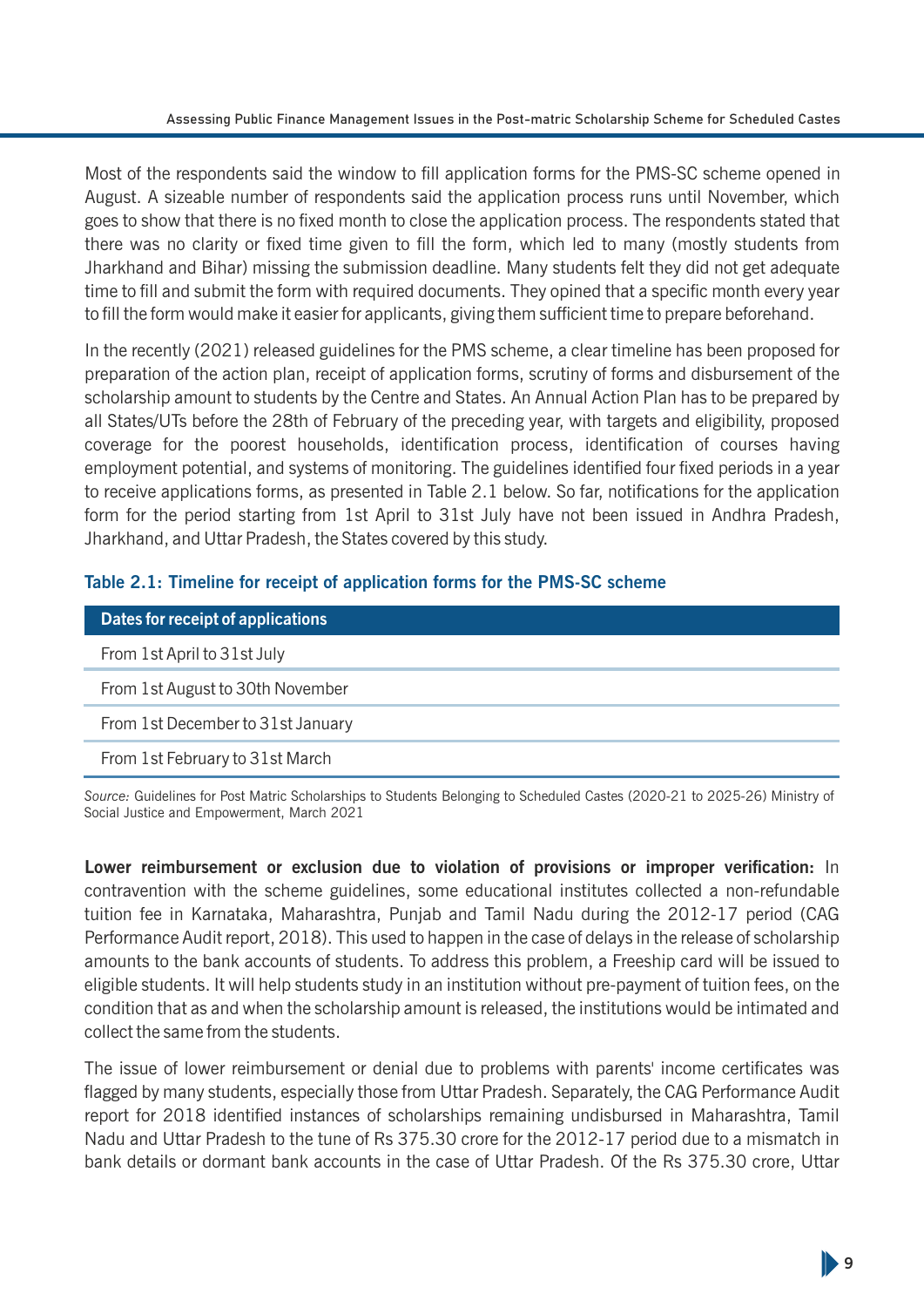#### A Discussion Paper

Pradesh accounts for Rs 343.29 crore (91 per cent). The CAG audit also flagged the following issues, among others: improper scrutiny of forms leading to a mismatch between certificates and/or other particulars with those available online, in departmental records and physical application forms; scholarships paid to ineligible students; denial/lower or excess payment of scholarships.

To resolve the aforesaid problems, the new guidelines state that the State will carry out full-proof verification of eligibility, caste status, Aadhaar identification, and bank account details on the online portal. Certificates (school board result, income, caste and domicile) will not be uploaded on the system; instead, the data will have to be verified by linking the database through Digi locker or any such mechanism using the Aadhaar ID as the link. The verification process will thus become automatic/digital, with little or no manual intervention. There should be no verification by institutions or even district officers. Further, the Departmentally Related Standing Committee on Social Justice — 2020-21 requested the Central government to ask banks to evolve a mechanism whereby students' accounts do not become dormant due to the lack of periodic transactions.

**Low and unrevised family/parental income ceiling criteria:** Inappropriate eligibility criteria are another problem associated with low coverage/exclusion of beneficiaries. Many States have not adhered to the revised income ceiling of Rs 2.5 lakh per annum w.e.f. 2013-14 — the earlier cap was Rs 2 lakh per annum, leading to the exclusion of many SC students, as witnessed in Maharashtra and Uttar Pradesh. Another issue is use of incorrect criteria to compute parental income, leading to lower number of application of scholarships.<sup>9</sup> Interactions with SC students from Uttar Pradesh, Bihar, Jharkhand, Andhra Pradesh and Telangana revealed that despite the income ceiling being specified at Rs 2.5 lakh per annum, in actual practice, only students with far lower family income (less than the ceiling) are accepted, while the rest are excluded due to budget constraints.

Apart from issues related to non-adherence with the revised income-ceiling norm, it also has been noted that the ceiling has not been revised for eight years, and therefore does not factor in inflation. The parental/family income eligibility criteria were revised from Rs 1 lakh per annum to Rs 2 lakh per annum in 2010, and then to Rs 2.5 lakh per annum in 2013-14. The current income ceiling limit has not been revised since then. The new guidelines for the PMS-SC scheme have not taken up this issue nor do they contain any monitoring provisions to ensure SC students who meet the existing income criteria are not excluded. Most of the respondents in the survey felt that the current eligibility criterion fixing parental income/family income at Rs 2.5 lakh per annum is a hurdle in the way of SC students seeking higher education and should be revised. A seventy percent of students stated that the limit should be above Rs 3.5 lakh per annum at the very least.

**Information, Communication and Technology (ICT):** Many State governments have been using the State portal instead of the National Scholarship Portal (NSP) to disburse payment to students under the  $PMS-SC$  scheme due to technical issues.<sup>10</sup> The interactions with students revealed that Andhra Pradesh, Jharkhand, Uttar Pradesh, and Bihar still use the state portal. However, these portals have their own deficiencies, such as junk/duplicate data, payments to duplicate bank account numbers, payments to the same students via different college IDs, duplicate caste certificate numbers, high

<sup>9</sup> Ministry of Social Justice and Empowerment, 2018a

<sup>&</sup>lt;sup>10</sup> Ministry of Social Justice and Empowerment, 2018a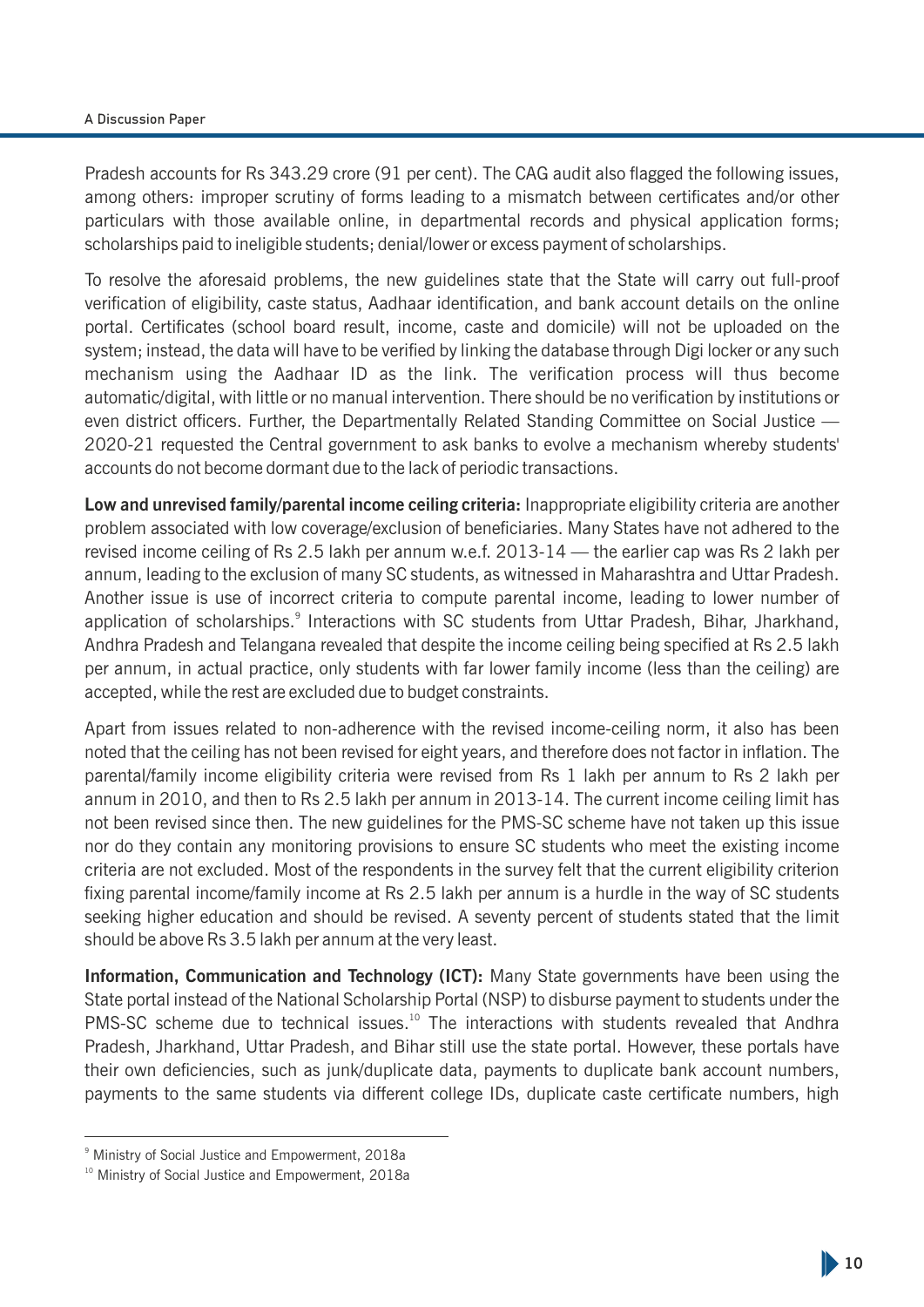school roll numbers etc, all of which leads to repetition and also keeps benefits from reaching genuine  $recipients.<sup>11</sup>$ 

To address these problems, the new PMS-SC scheme guidelines talk about an online platform with robust cybersecurity measures that assure transparency, accountability and timely delivery of assistance. For this purpose, the NSP will be modified suitably and the State portal may be linked to the NSP in case a State runs its existing portal on a standalone basis. In the latter case, States will have to share data on a real-time basis on NSP or any other portal suggested by the MoSJE.

**Monitoring of PMS-SC:** The 2018 CAG Performance audit found ineffective monitoring in the selected States in terms of the lack of internal audits at the State and district level; non-submission or partial submission of quarterly progress reports, shortcomings in annual inspections of institutes; lack of a grievance redressal mechanism at the ministry, State, and district level; and deciencies in evaluation of the scheme. For example, Bihar has not submitted a status report on the PMS-SC scheme since 2013 (gleaned from interaction with students). These shortcomings in monitoring and evaluation can result in faulty execution as physical and financial progress as well as grievances and mala fide activities cannot be ascertained and addressed. There is no accountability mechanism in the scheme's entire framework of allocation and utilisation. Even eligible students have not received scholarships in Jharkhand, Bihar and Uttar Pradesh despite successfully submitting their applications with all the requisite documents.

The absence of a monitoring mechanism also leads to frauds and scams. Fraudulent practices in the PMS-SC scheme have been reported from many States, including Punjab and Maharashtra. Recently, scams by middlemen, educational institution staff and State government employees to illegally divert funds under the PMS-SC scheme for minority students have been reported in Jharkhand<sup>12</sup>. Interactions with students reveal a similar problem in Uttar Pradesh, where a large number of private institutes do not let students fill the scholarship application forms, instead filling the forms themselves, which leads to corrupt practices. External factors such as the lack of internet connectivity and computers also force students to depend on internet cafes and the educational institutes. This not only leads to rejection of forms due to errors, but also allows institutions to divert funds. Further, as institutions often use their own phone numbers instead of students' numbers, the beneficiaries remain unaware of the progress or the correction period.

To make the monitoring mechanism of the PMS scheme robust and effective, the new guidelines call for an annual social audit, annual third-party evaluation, and half-yearly self-audited reports from each institution. In order to ensure proper accountability, a physical verification (Block, District and State Levels) has to be carried out by States, covering at least 10 per cent of the public and private institutions/students, who will be chosen randomly through an algorithm.

**Issues in beneficiaries' data and gender representation in the same:** The details available on beneficiaries do not have disaggregated data on fresh and renewal candidates. Data on award of scholarships to fresh candidates shows the number of students availing the scholarship for the first time, whereas the data on candidates who renew their scholarship shows the number of scholars

 $11$  Ibid.

 $12$  Angad, 2020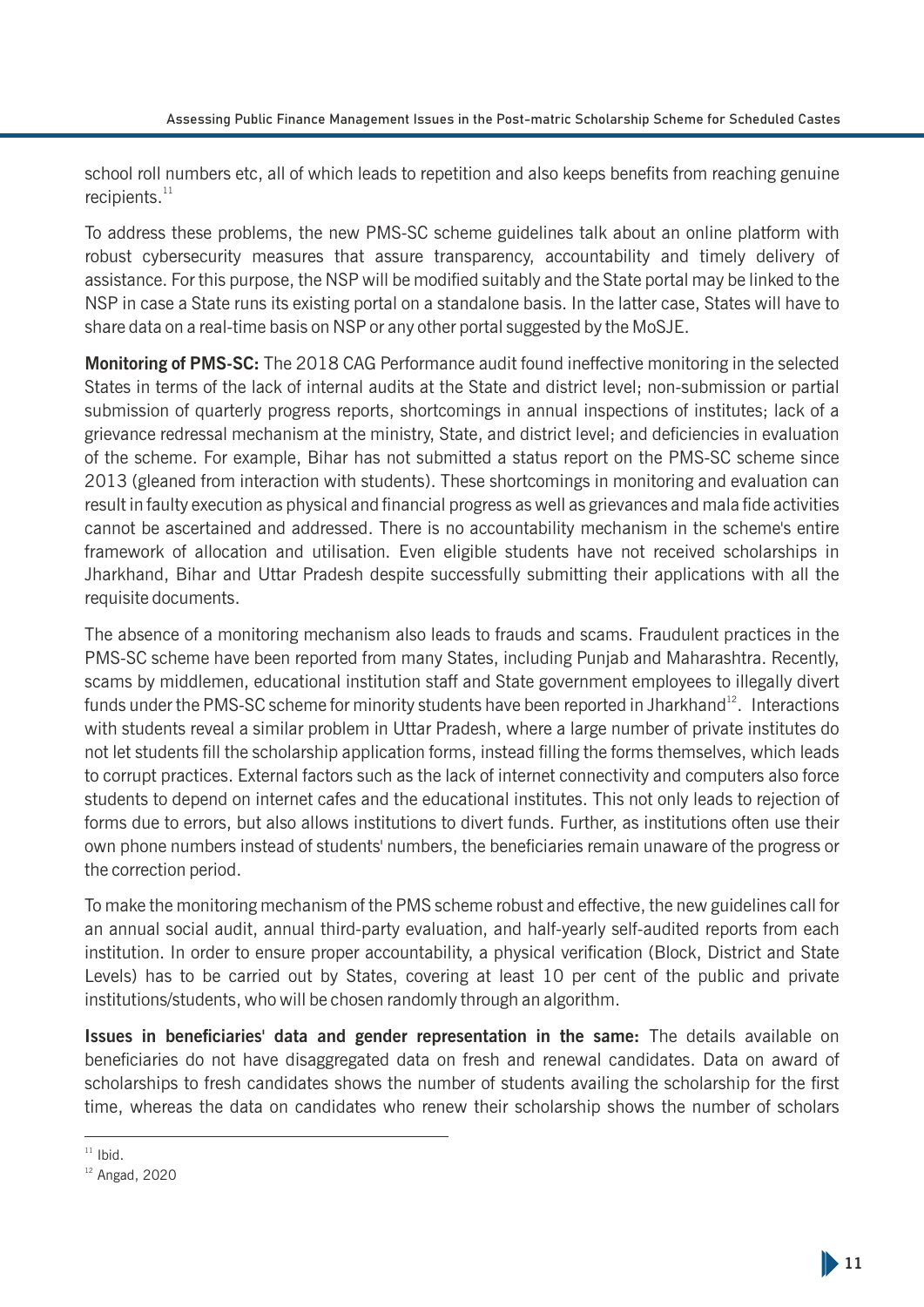#### A Discussion Paper

securing promotion to the next class. The dropout rate of beneficiaries should ideally be 'nil' or minimum for the scholarship to be a success. It is also very important to have data on the number of fresh applications, applications found eligible, and reasons for rejection along with award of fresh scholarships to assess the progress of the scheme. A test check of the records/database by the CAG in Karnataka, Tamil Nadu, and Uttar Pradesh revealed low renewal rates in certain courses. The 2018 CAG Performance Audit report says that these governments failed to ascertain the reasons for the poor renewal rate of students pursuing professional and other courses.

Additionally, while female students are given importance under similar schemes for minorities, neither the new PMS-SC scheme guidelines, nor the 2018 CAG Performance Audit report or Departmentally Related Standing Committee reports have paid attention to the key issue of representation of female students within the PMS-SC scheme. So far, no gender-wise data has been provided on those availing the benefits of the scholarship. The guidelines for the PMS scheme for minorities state that girl students should be allotted at least 33 per cent of the total number of scholarships, whereas actual data on those accessing the scholarship reveal that female students have been getting more than 50 per cent of the benefits under the PMS scheme for minorities.<sup>13</sup>

Proper and timely implementation of these new provisions will show how effective they are in minimising implementation challenges and addressing public finance issues within the PMS-SC scheme.

<sup>&</sup>lt;sup>13</sup> Ministry of Minority Affairs, 2021 March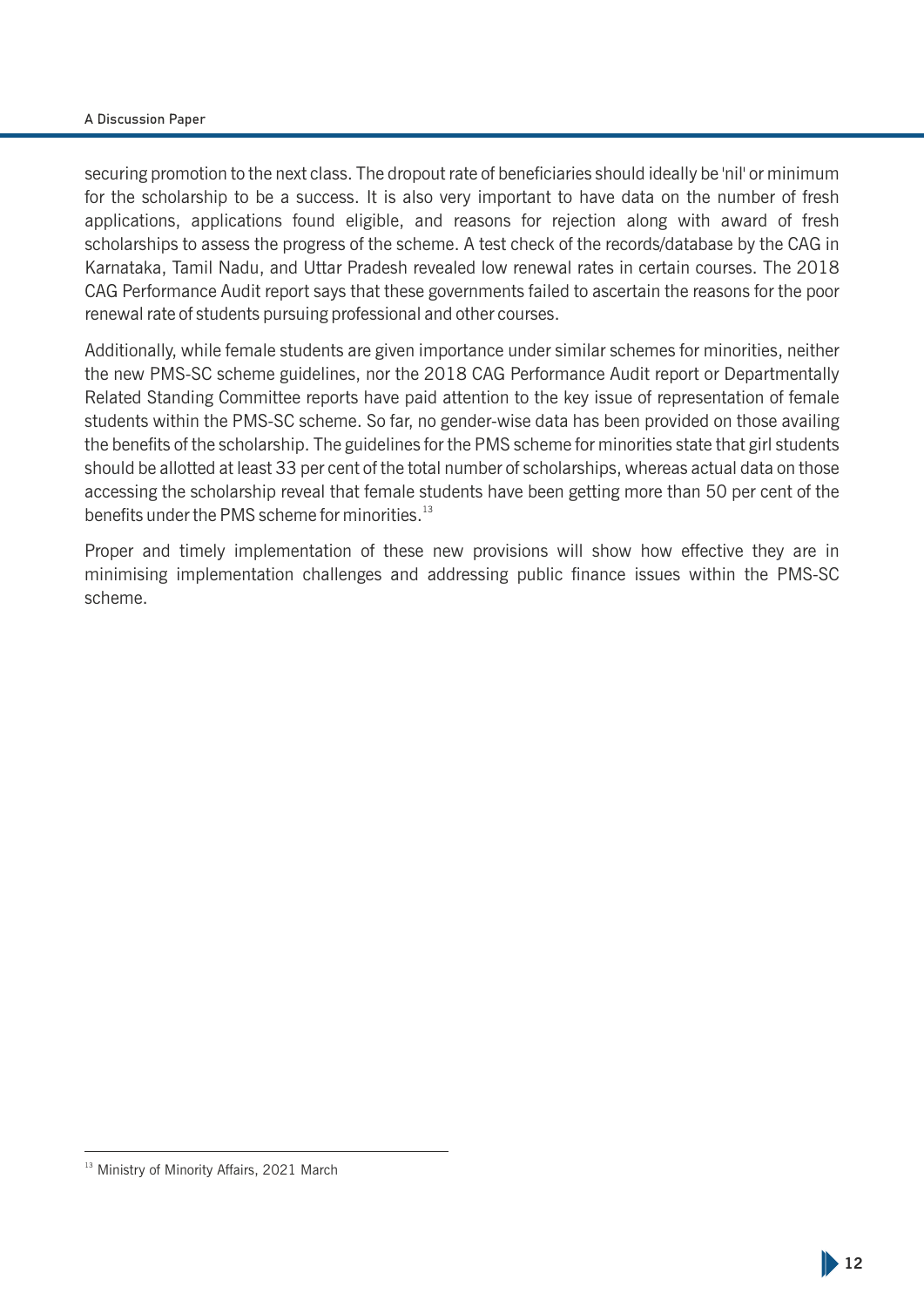## 3. Key Issues in the PMS-SC Scheme Design Impacting Fiscal Governance

This section looks at the fund sharing pattern and the fund flow mechanism under the PMS-SC scheme and issues therein that affect implementation of the scheme. It also examines the provisions announced recently by the Central government to overcome persistent problems in the fund sharing pattern and the fund flow mechanism.

### 3.1 Fund Sharing Mechanism between the Centre and the States

The PMS-SC scheme has had a complicated fund sharing history. Before discussing the issues and challenges in the fund-sharing mechanism, it is important to understand how different kinds of schemes are funded by the Union Government. There are two categories of development schemes implemented by the Central government, namely, Centrally Sponsored Schemes (CSS: where funding is shared by the Centre and State in varying ratios) and Central Sector Schemes (CS: where the entire expenditure is borne by the Centre).

In 2016, CSSs were restructured and rationalised on the basis of recommendations by a Sub Group of Chief Ministers constituted by the National Institution for Transforming India (NITI) Aayog. The CSSs were divided into three categories: core, core of the core, and optional schemes. A core of the core scheme is defined as a legislative-backed scheme designed to target vulnerable sections of the population and includes some of the umbrella schemes for SCs, STs and minorities. All core-of-the-core schemes are funded in a 75:25 or 90:10 Centre-State ratio, whereas the Centre-State funding ratio for  $\frac{1}{2}$  core schemes has been fixed as 60:40.

Although, the PMS-SC scheme is classified as a CSS by its guidelines, until 2021, the scheme was implemented as a Central Assistance (CA) Programme (explained in the next section) and the fundsharing quantum was decided on the basis of a committed liability formula, whereby the Centre provided 100 per cent Central assistance to States over and above its committed liability.

With the fund-sharing ratio of 60:40 set by the new guidelines in 2021, the PMS-SC scheme has the fund-sharing pattern of a core scheme rather than a core-of-the-core scheme as it should, given that it is under the umbrella scheme for development of SCs, STs and minorities. As core–of-the-core schemes, PMS scheme for minorities is implemented as a Central Sector scheme with 100 per cent funding from the Central government and PMS scheme for STs is being implemented as a CSS, with States contributing 25 per cent of the funding.

#### 3.1.1 Issues related to the method of committed liability

Under the committed liability system, the expenditure incurred by a State during the terminal year (last year) of the last Five-Year Plan becomes the committed liability of that State for each year of the next Five-Year Plan, and the Centre provides additional funding to the State (or UT) to meet its entire demand in excess of this committed liability. This additional funding is called Central Assistance. North East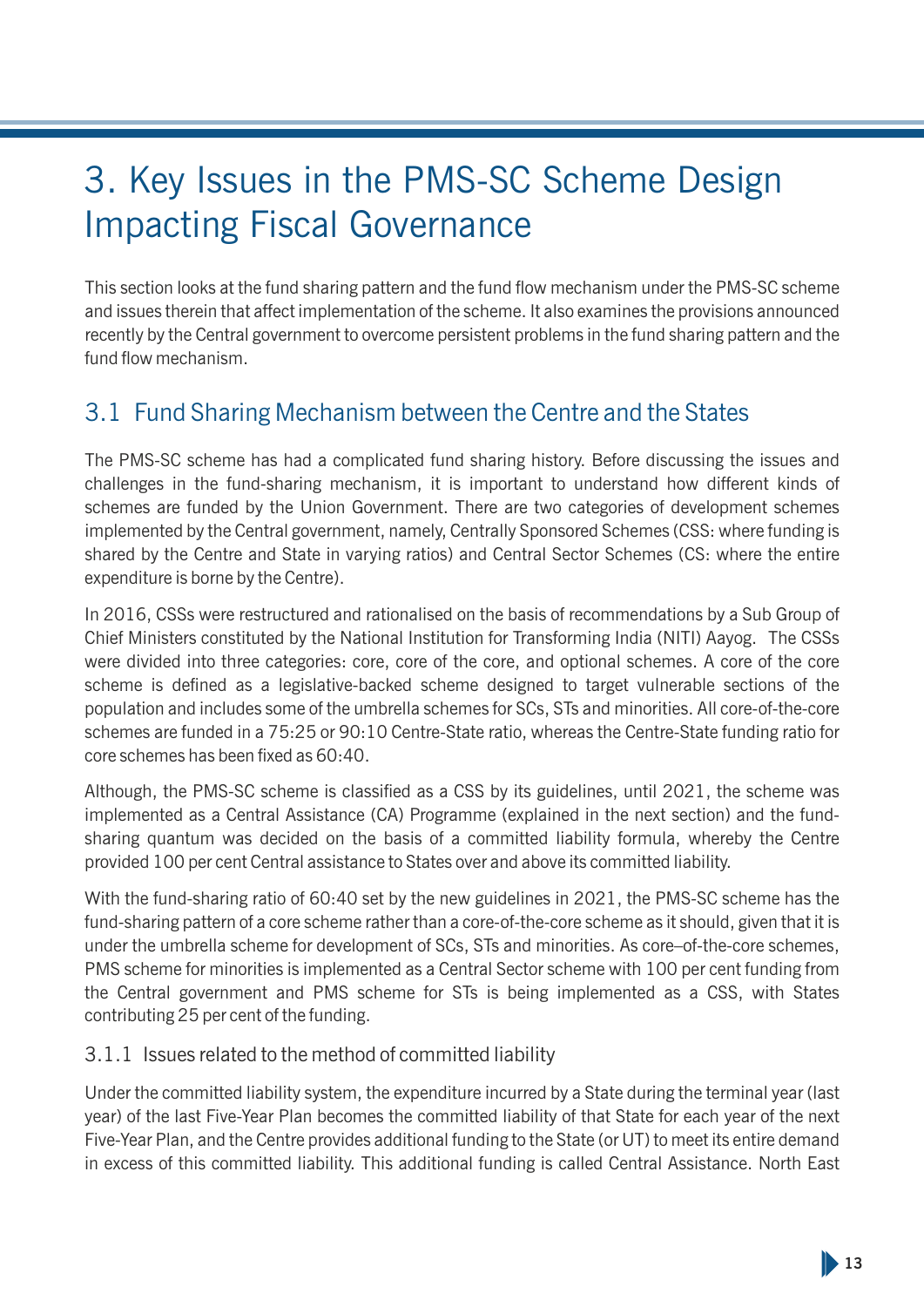#### A Discussion Paper

(NE) States are exempted from this committed liability and the Central government bears their entire funding requirement.

As per revisions in the PMS-SC scheme guidelines in April 2018, the formula of committed liability changed from the actual expenditure on the PMS scheme by the State in the terminal year of the previous Five-Year Plan period to the highest demand, i.e., the total of the State's as well as the Central Government's share for any of the financial years of the previous Plan Period/Finance Commission Cycle (FCC). The committed liability put greater financial responsibility on the States, and the revision in the definition of committed liability in 2018 increased it further. The central share in the funding of the scheme, which had been 53.38 per cent (Rs 7,345 crore) in the 11th Plan (2007-12and 57.42 per cent (Rs 20,191 crore) in the 12th Plan (2012-17), fell to 11.70 per cent (Rs 3,020 crore) by 2018- 19, which in itself amounts to a near withdrawal by the Union Government from its financial responsibility for the scheme. The amount of committed liability by States during the 14th FCC (2017- 18 to 2019-20) was Rs 8,977.91 crore annually and Central share was Rs 1,092 crore annually, i.e., only 11 per cent of the total expenditure on the PMS-SC scheme.

In reality, the committed liability formula acted as a disincentive for States due to the consistent increase in expenditure on their part to implement the PMS-SC scheme. The inadequate funding for the scheme is also the result of the uneven fund-sharing pattern between the Centre and the States and the excessive burden of the committed liability on States. On the other hand, the budget estimates (BE) and revised estimates (RE) under the scheme have been consistently lower than the demand by States and UTs for Central Assistance over the years. The build-up of arrears as shown in Figure 3.1 has been a regular problem within the PMS-SC scheme's funding, as there is a gap between the demand by the State governments and disbursal by the Central government. The difference in the timing of their respective budget presentations is also a factor here.



#### **Figure 3.1: Build-up of arrears under the PMS-SC scheme (amount in Rs crore)**

*Source:* Departmentally Related Standing Committee Report on DDGs of MOSJE for several years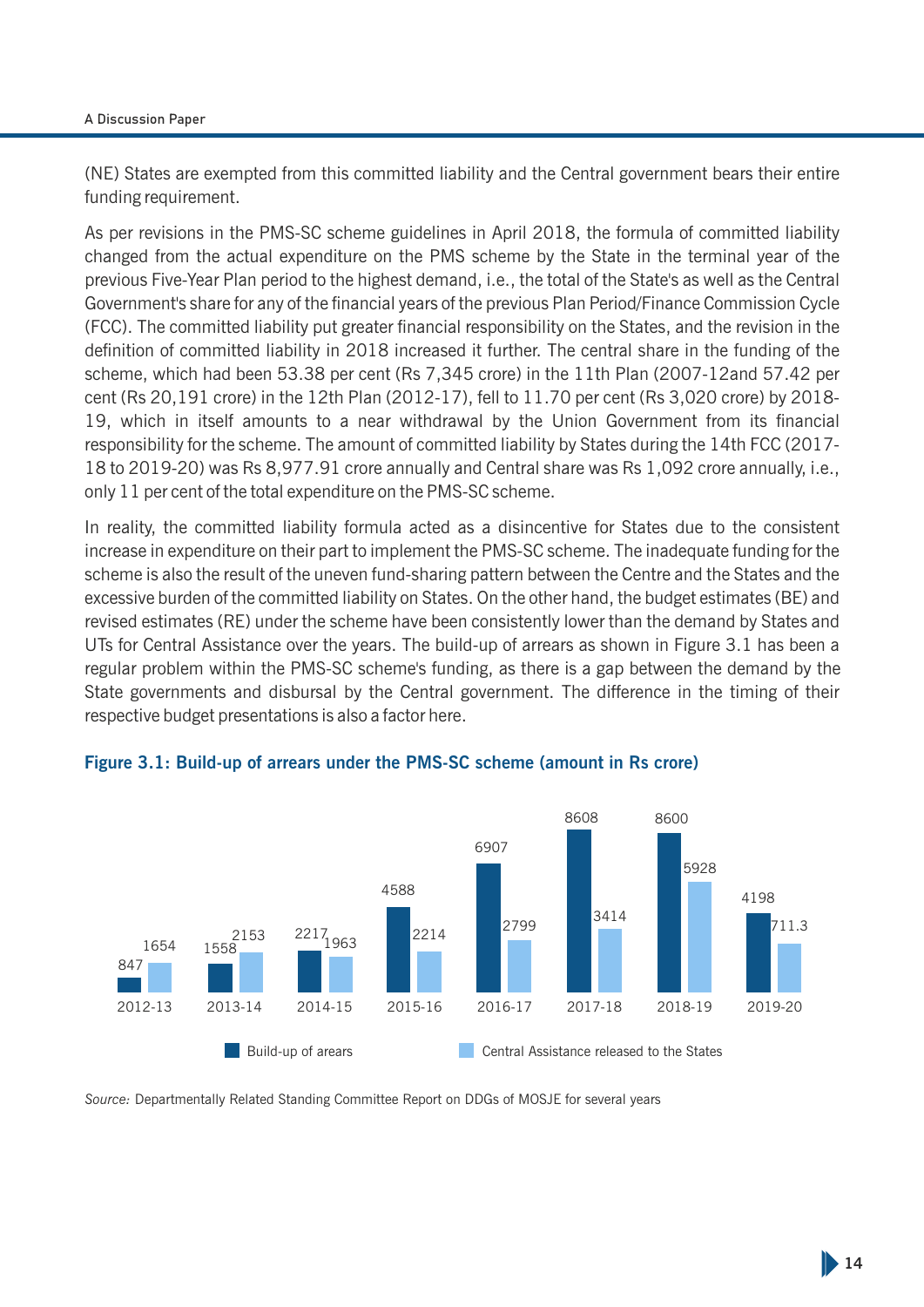The 2018 CAG Performance Audit report reveals that the gap between availability of funds with the MoSJE and the demand raised by the States due to accumulation of arrears has been widening since 2014-15. The persistent deficit between allocation and demand for the PMS-SC scheme resulted in an accumulation of arrears amounting to Rs 8,600 crore<sup>14</sup> (Rs 1,829.30 crore only for Uttar Pradesh<sup>15</sup>) till 2017-18. In 2019-20, these arrears amounted to Rs 4,198.18 crore, after some dues were cleared in 2018-19. The average demand for Central Assistance from States/UTs is approximately Rs 4,500 5,000 crore per annum. The MoSJE requested the MoF vide letters dated 16.06.2015, 30.06.2015, 17.12.2015, 10.02.2016 and 08.12.2016 and the Prime Minister vide letter dated 15.02.2016 for an additional budget allocation to clear the rising arrears. These requests were reportedly not heeded. Consequently, the build-up of arrears under the scheme has not been cleared. Consequently, many eligible students have been left out of the ambit of the scheme, or face delays in getting their scholarship money.

On the other hand, it is important to note that enrolment of SCs under the PMS-SC scheme during the same period has increased from to 31.58 lakh in 2007-08 to 49.42 lakh in 2012-13 to 52.86 lakh in 2019-20 (as on 31.12.2020), indicating that demand is high. The low level of fund sharing by the Union Government, however, reflects the poor priority given to enabling SC students to pursue higher education. As presented in Figure 4.2 below, an allocation of Rs 3,815.87 crore for the PMS-SC scheme was made after a revision in the fund share at the RE stage in 2020-21. This should have been Rs 6,000 crore. Hence, it is difficult to say when the entire arrears will be cleared.

#### 3.1.2 Issues with the new fund sharing system

Given the problems with the system of committed liability and the build-up of arrears, the funding pattern for the scheme was revised in a cabinet meeting on December 23, 2020 to a fixed sharing Centre-State/UT ratio of 60:40 and 90:10 for NE States. The revised funding pattern is applicable w.e.f. 2020-21, with States/UTs instructed to disburse their 40 per cent share by 28th February 2021, following which the Central government is supposed to disburse its 60 per cent share, by 31st March 2021.

There is an issue with the new funding pattern for the PMS-SC scheme going by the NITI Aayog report on rationalisation of CSSs. The report states that the scheme is in the core-of-the-core category. However, the fund sharing ratio between the Centre and the States for this category does not exceed 75:25. In fact, the 60:40 fund sharing ratio is for the core scheme category. Hence, the new fundsharing ratio for the PMS-SC scheme is in violation of the recommendations made by the NITI Aayog Committee.

This new fund-sharing formula took effect in 2020-21 and will go on until financial year 2025-26. The new funding pattern will be applicable on the average demand from States for the three-year period from 2017-18 to 2019-20 (taken as the base period). There will be a 5 per cent annual increase in the Central Assistance for all States put together in absolute terms w.r.t the base period. The new guidelines further state that the average demand or actual demand for 2020-21, whichever is lower, will be

<sup>&</sup>lt;sup>14</sup> Ministry of Social Justice and Empowerment, 2018a

 $15$  Ibid.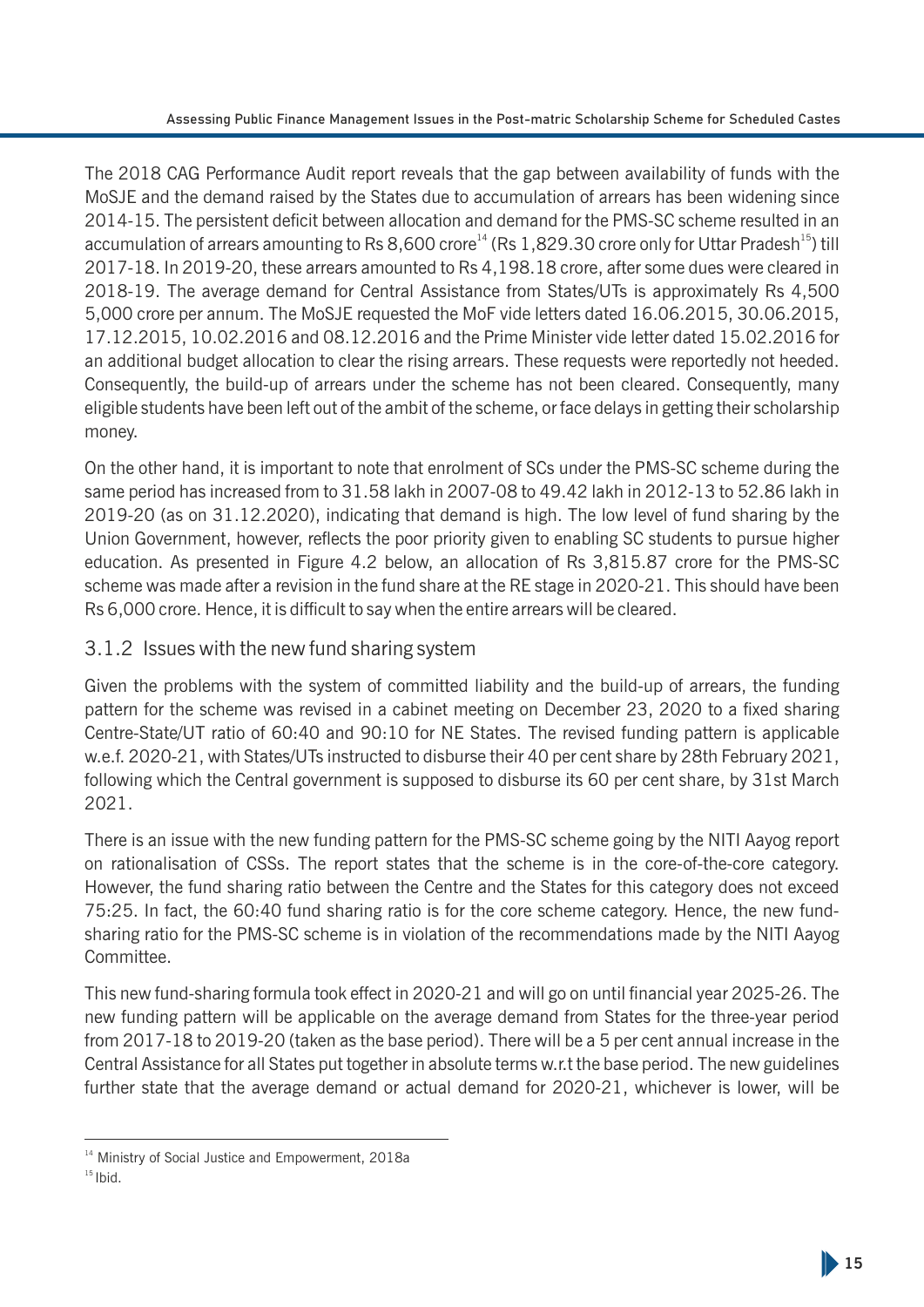applied in the new fund-sharing formula. From 2021-22 onwards a 5 per cent increase will be ensured over the average demand by the Project Appraisal Committee at the time the Annual Action Plan is reviewed.

Further, the MoSJE will have the flexibility of adjusting the allocation of funding between the States subject to approval of the total allocation, without disrupting the 60:40 sharing ratio. If the total funding requirement exceeds the annual 5 per cent limit, the additional ask will have to be met by the States from their own resources.<sup>1617</sup> So, while the revised funding pattern seems to reduce the funding share of the States from around 90 per cent to 40 per cent, the new conditions in the PMS-SC scheme guidelines indicate that the States' share can be more in the event actual demand is more than 5 per cent of the base period demand.

Under the new guidelines, States have to first transfer their share of 40 per cent of the scholarship to the bank accounts of students and report this to the Centre. Only then will the 60 per cent Central share be released to the students. This shows that while on the one hand, the Centre claims that States' liability has been reduced by the new fund-sharing pattern, on the other hand, it has made the release of its own share conditional on States first doing their bit.

### 3.2 Fund Flow Mechanism for the PMS-SC Scheme

This sub-section looks at the process of identifying demand for funding, the fund flow from the government to beneficiaries, and changes brought about by the new guidelines. Further, it looks at the challenges associated with the process of demand and fund flow.

#### 3.2.1 Previous demand and fund flow process

For the PMS-SC scheme to have better outcomes, timely preparation of a comprehensive annual plan with a realistic demand estimate, and smooth fund flow from the government to beneficiaries are prerequisites. It is evident from a review of the literature, discussion with officials, CSOs and students those multiple stakeholders are involved in preparing the demand, scrutinising applications, approving the scholarships, releasing the allocation for the PMS-SC scheme, and disbursing the scholarship to the bank accounts of students/mothers.

**Demand-side process:** The demand-side process begins with the announcement and opening of the application window by the Department of Social Welfare. Students access the scholarship forms online through the State portal and submit hard copies to educational institutes with the relevant documents. Thereafter, the respective educational institutes verify the applications and forward them to the District Education Officer. The District Education Officer then counter-verifies the applications and locks them online. The State National Informatics Centre (NIC) then segregates the total data into 'correct' and 'suspect' data based on information obtained online from the concerned department's portals. 'Correct'

<sup>&</sup>lt;sup>16</sup> Ministry of Social Justice and Empowerment, 2021 March

<sup>&</sup>lt;sup>17</sup> For instance if a State, has a Rs 1,000 outlay for the PMS-SC scheme, the Centre has to contribute Rs 600 crore while the State has to chip in Rs 400 crore. Now, if the actual funding requirement rises to Rs 1,200 crore, the Centre will contribute only an additional Rs 50 crore or 5 per cent of the excess. The remaining Rs 150 crore excess will have to be funded by the State from its own resources.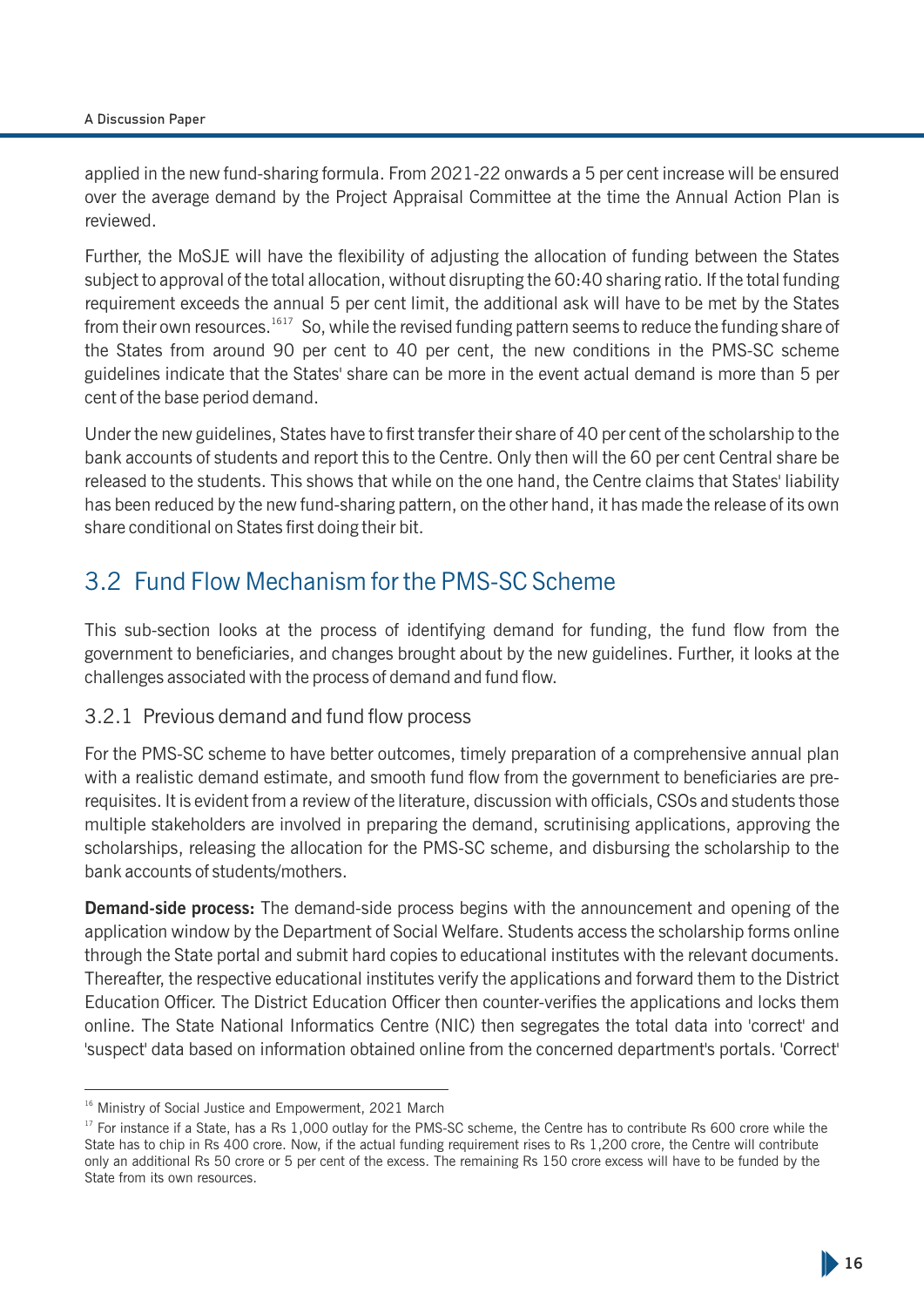and 'suspect' data generated online is then re-verified before approval by the District Social Welfare Office. The scholarship sanctioning committee then sanctions the scholarships and submits the data online to State-level treasuries with digital signatures for the release of payments to the beneficiaries by Drawing and Disbursal Officers (DDOs). The same process is followed countrywide with little or no variation across States. All three States in this study follow the above process.

**Supply-side process:** After the Centre approves the demand, funds for the PMS-SC scheme are released through the Public Financial management System (PFMS) of the Controller General Accounts under the Ministry of Finance, as provisioned by the MoSJE, to State treasuries (State Finance Departments). The State government, too, releases its share for the scheme. The State Finance Department, in consultation with the State Department of Social Welfare (DSW), then releases the budget for districts based on demand. Subsequently, the PMS-SC scheme funds from the State flow to districts/beneficiaries as per the budget approved for various districts. From the State treasury, money either goes to the district treasury or to the bank accounts of the beneficiaries, based on the mechanism adopted by the respective State departments. For instance, in Andhra Pradesh and Uttar Pradesh, the PMS-SC funds go to the State Department for Welfare of Scheduled Castes from where the scholarship is directly credited to the students' accounts by the director of the department/DDOs. In Jharkhand, the funds go to the district treasury, then to the bank accounts of the beneficiaries. Further, in the case of Jharkhand and Uttar Pradesh, the scholarship amount is transferred through the PFMS to the students' accounts, while in Andhra Pradesh, it is transferred to the students' mothers' accounts.

The general (countrywide) demand-assessing process and flow of funds under the PMS-SC scheme involves various stages and is shown below:



#### Figure 3.2: Demand assessment and fund flow process under the PMS-SC scheme

*Source:* Developed by CBGA using CAG Performance Audit Report, 2018 and relevant government Orders and documents of UP, AP and Jharkhand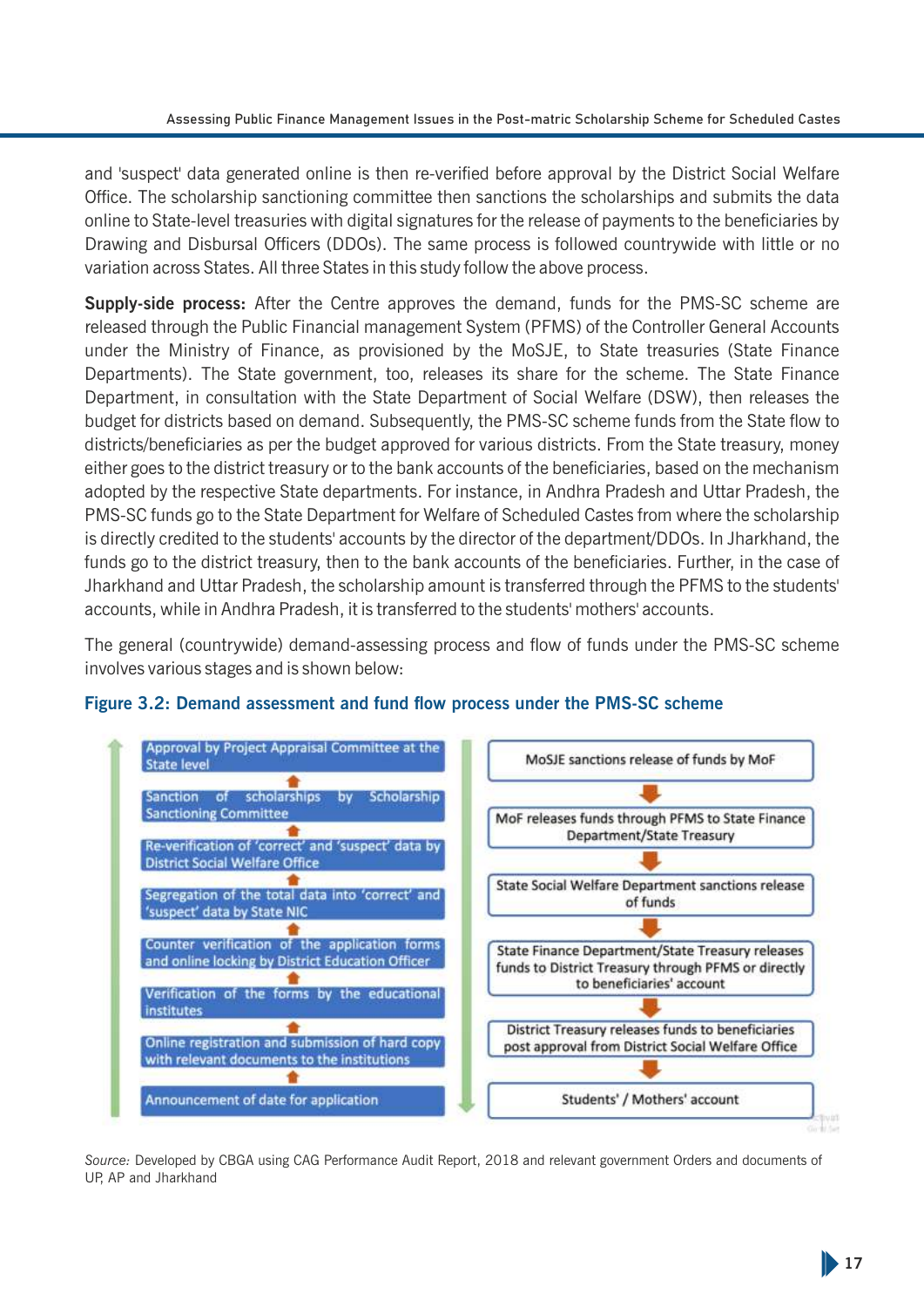3.2.2 Changes in the fund flow mechanism for the PMS-SC scheme under the new guidelines

As per the new guidelines, the Central and State share (60 percent and 40 percent, respectively) will be transferred separately to the beneficiaries. This implies that after receiving the funds from the Ministry of Finance, the Central share of the scholarship will be transferred to the beneficiaries by the MoF/Ministry of Social Justice and Empowerment through the PFMS/CGA. Similarly, the State share will be transferred to the beneficiaries directly by the State or District treasury, based on demand and approval from the State departments/Districts departments responsible for implementation of the PMS-SC scheme. From 2021-22, payment of the scholarship (tuition fee, maintenance allowance and other components) to the students by the Centre and State is through a Direct Benefit Transfer (DBT) mechanism using an Aadhaar-based payment system (Aadhaar Payment Bridge). States can also use the PFMS to transfer their share into students' bank accounts. This does not require validation of the bank accounts another time.





*Source:* Developed by CBGA, 2021

#### 3.2.3 Challenges in the new fund flow mechanism

As mentioned above, the new PMS-SC scheme guidelines talk about transferring the Central share of the scholarship amount directly to the beneficiaries, bypassing the State budget/treasury. This new system of fund flow may create problems in ensuring accountability and transparency at the State level because the central share will not reflect in the Detailed Demand for Grants of States. The PFMS process used by the Central and State governments may also face challenges and transparency issues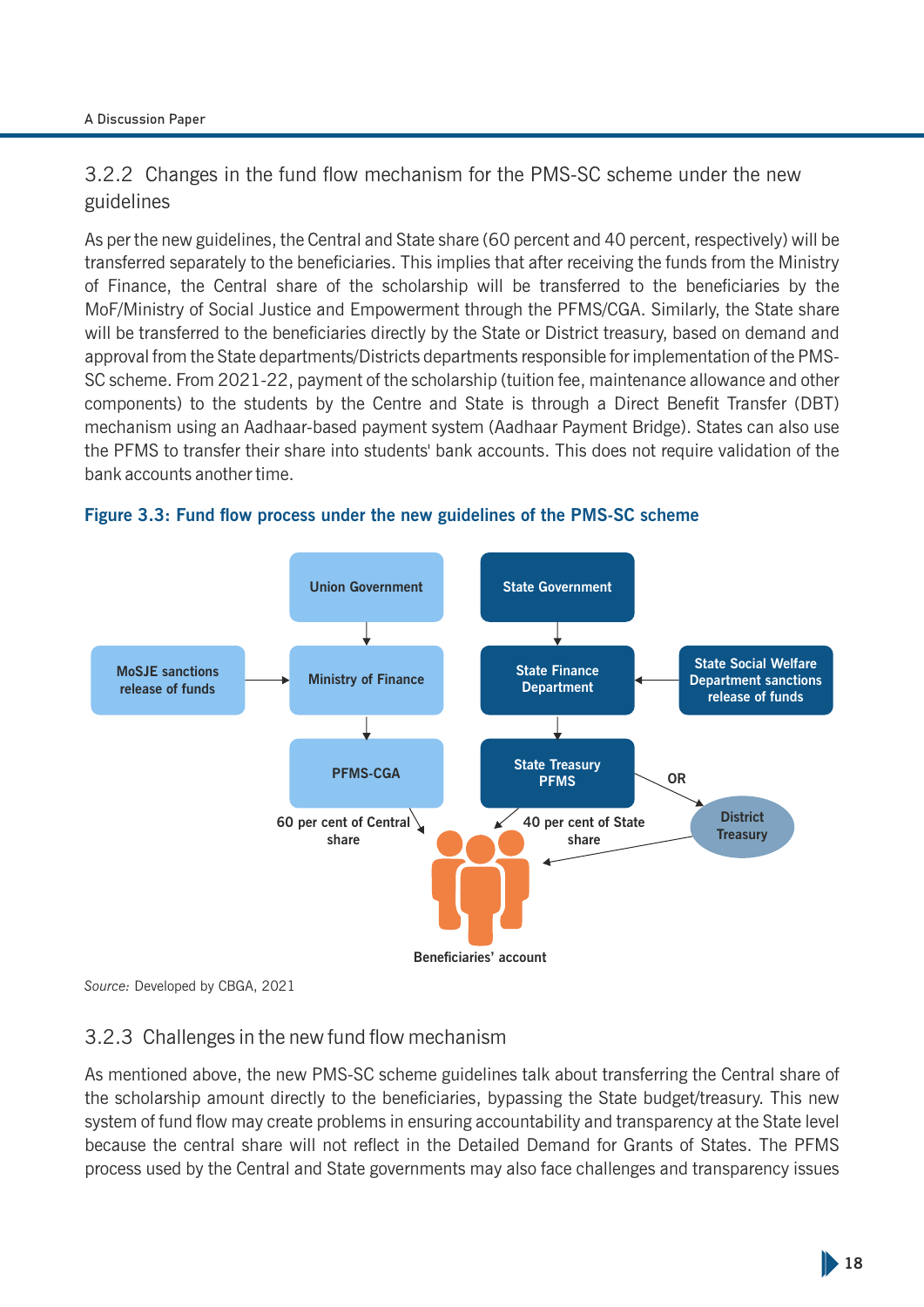due to the Central and State funds reaching the beneficiaries through separate channels. The new mechanism, rather than expediting the fund flow process, might create delays in the receipt of the scholarship amount. Moreover, the new mechanism is also not in the consonance with the decision taken in the Interim Union Budget of 2014-15 for budget accountability and transparency. That decision had focussed on transferring funds under 66 centrally sponsored schemes (CSS) via the State Consolidated Fund / State treasury and not through a direct release by the Centre to implementing agencies or beneficiaries. The objective was to provide greater accountability and transparency in disbursal of funds by the Central government to the States. The entire funding allocation for a CSS was to be transferred via Central ministries to States' budgets/treasury, with the States adding their share and releasing the money to the implementing agencies/beneficiaries.

Further, there are no specified timelines for the sanction and disbursal of scholarships, leading to delays in receipt of funding by the students. Maharashtra, Punjab, Tamil Nadu, and Uttar Pradesh saw delays ranging from one to six years in payment of scholarships to  $18.58$  lakh students.<sup>18</sup> As per media report,  $19$  the scholarships of 50,000 students in Jhansi and 21,000 students in Lalitpur district of Uttar Pradesh for financial year 2020-21 had not been disbursed as of February 2021. The following table shows the fund flow timeline for the PMS-SC scheme from States and the Centre to students' accounts.

| Date by which State share should<br>be released | Date by which Central share should<br>be released |
|-------------------------------------------------|---------------------------------------------------|
| 15th August                                     | 30th August                                       |
| 30th December                                   | 26th January                                      |
| 28th February                                   | 15th March                                        |
| Within 75 days of application                   | Within 90 days of application                     |

#### Table 3.1: Fund flow timeline for the PMS-SC scheme specified by the new scheme guidelines

*Source:* Guidelines for Post Matric Scholarships to Students Belonging to Scheduled Castes (2020-21 to 2025-26) Ministry of Social Justice and Empowerment, March 2021

<sup>&</sup>lt;sup>18</sup> Ministry of Social Justice and Empowerment, 2018a

<sup>&</sup>lt;sup>19</sup> Amar Ujala Bureau, Uttar Pradesh, February, 20, 2021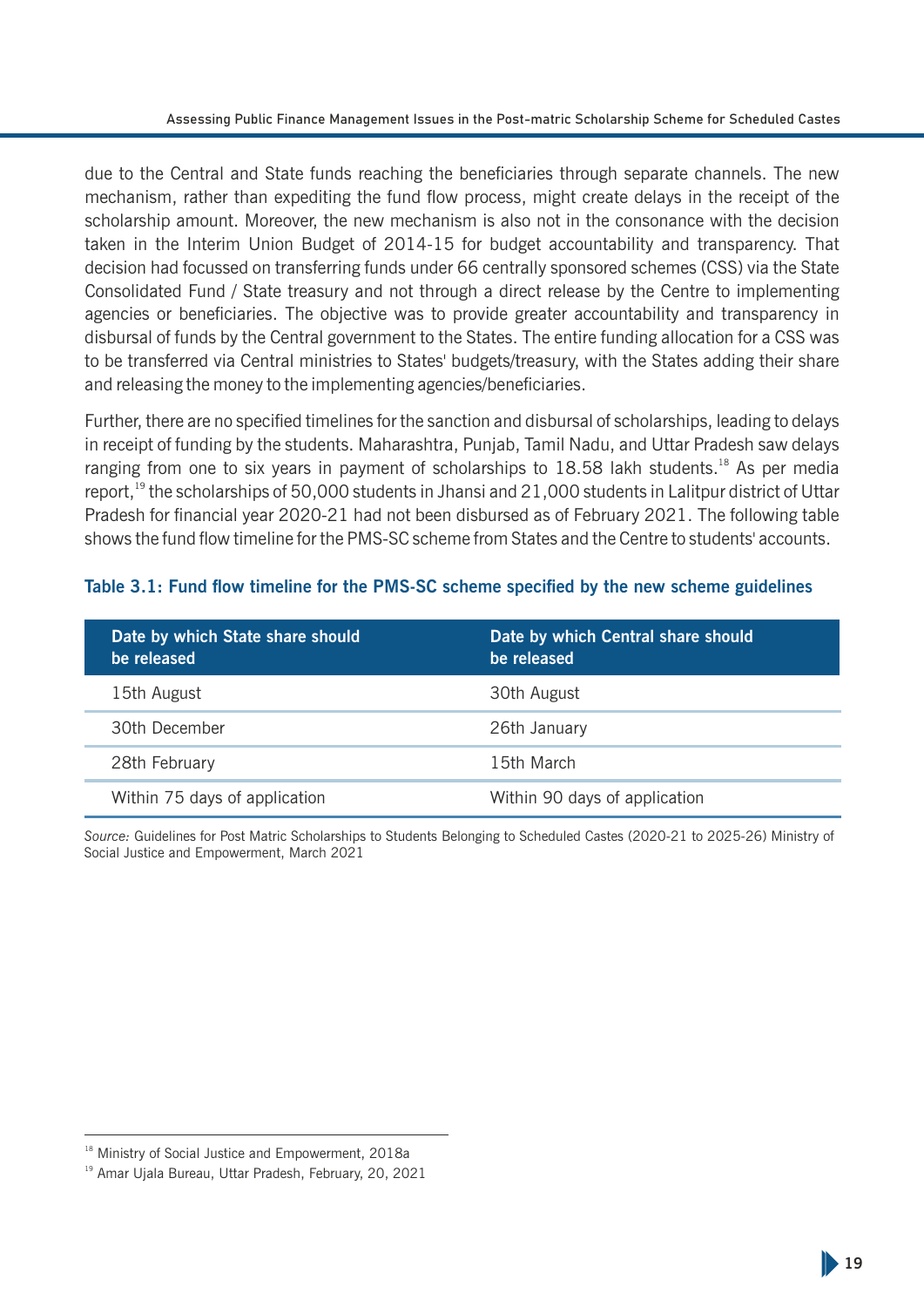## 4. Financial Management System and Budgetary Priorities for PMS-SC Scheme

Public finance management (PFM) is concerned with budget allocation, i.e. raising sufficient resources at national and state level; budget execution or utilisation, i.e. ensuring that the allocated budget is spent in full and in a timely manner. The adequate budgetary allocation along with comprehensive planning and timely fund flow would make the implementation of the PMS-SC scheme more effective. This section looks at the quantum of budget made available to the MoSJE from MoF, followed by Union and state wise budgetary allocation for PMS-SC, and comments on the adequacy of allocation and execution of the budget.

### 4.1 Analysis of Budget Allocation for the MoSJE and its Implications for the PMS-SC Scheme

In seeking its budgetary outlay, the MoSJE formulates an annual plan proposal/ Detailed Demand for Grant as per the directions of the Department of Expenditure, MoF. Figure 4.1 shows that the budget approved for the MoSJE by the MoF has been constantly lower than the ministry's demand, even when the utilisation of funds is more than 95 per cent (percentage of actual expenditure out of budget estimates (BE) of the MoSJE budget), except for FY 2020-21. FY 2020-21 had seen a utilisation of 45.5 per cent as of 24th February 2021. As per the 20th Standing Committee Report on Social Justice and Empowerment, the lower utilisation in 2020-21 was due to the monthly expenditure ceiling of 5 per cent till September 2020 imposed by the Ministry of Finance as well as due to other operational restrictions in the face of Covid-19 $20$ .



#### **Figure 4.1: Budgetary allocations to MoSJE and shortfall therein (amount in Rs crore)**

*Source:* Departmentally Related Standing Committee Report on DDGs of MOSJE for several years Note: The Departmentally Related Standing Committee Report on DDGs of the MoSJE for 2021-22 mentions two different figures for the approved budget by the MoF (Rs 10,517.62 and Rs 10,567.62 crore). This paper has taken Rs 10517.62 crore as the approved budget.

<sup>&</sup>lt;sup>20</sup>http://164.100.47.193/lsscommittee/Social%20Justice%20&%20Empowerment/17\_Social\_Justice\_And\_Empowerment\_20.pdf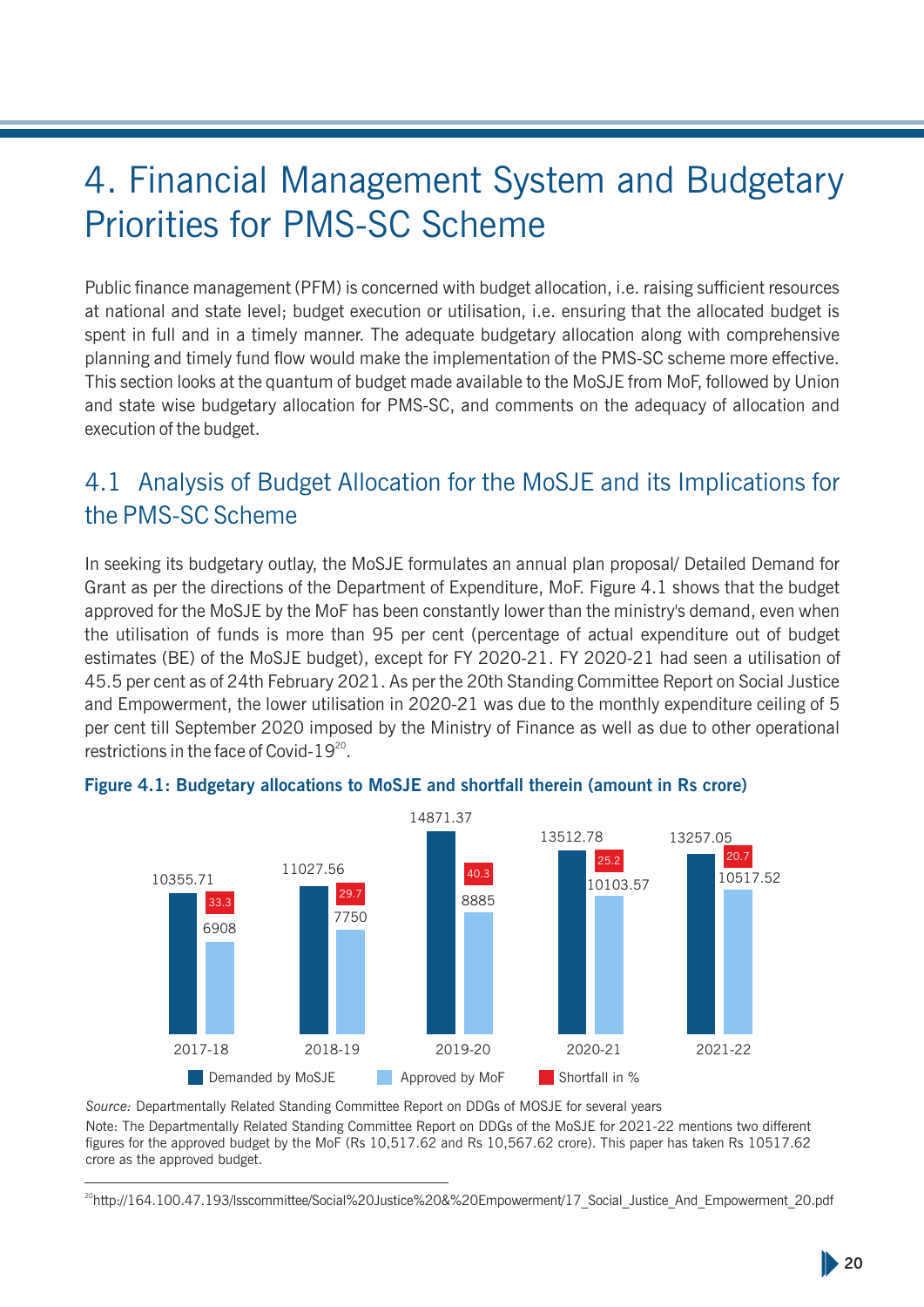Given that the socially, educationally, and economically marginalised sections of society have had to face the worst of the Covid-19 pandemic's impact on life and livelihoods, education and health, the Standing Committee report on Social Justice and Empowerment held that the budgetary requirement projected by the MoSJE should have been considered favourably by the MoF. However, the allocation for FY 2021-22 still remained lower than demanded. The CAG's 2018 Performance Audit Report found that the deficit in funding of the MoSJE against the projected requirement by the MoF during the 2012-17 period affected the proposed outlay for the PMS-SC scheme and other schemes. The first Standing Committee's report corroborates this by stating that the approval of only 60 per cent of the budgetary requirement projected by the MOSJE for 2019-20 adversely affected the PMS-SC scheme, which saw a shortfall of Rs 4,198.18 crore that year. It is clear that although the gap between the proposed budgetary requirement and approved budget narrowed in FY 2020-21 and 2021-22, it is still a very wide gap.

### 4.2 Analysis of Budget Allocation for the PMS-SC Scheme at the Union Level

Having noted that the lower funding of the MoSJE during the 2012-17 period affected implementation of the PMS-SC scheme and others implemented by the department, it can be seen from Figure 4.2 that the budget allocation for the PMS-SC scheme was increased over financial years 2016-17, 2017-18, and 2018-19, before dipping in 2019-20 and 2020-21. This dip was despite utilisation ranging from 98 per cent to 102 per cent, which goes to show that the lower allocation in subsequent years was also short of the demand. Further, it is important to note that even when the budget was increased, it was short of the demand in terms of the arrears accumulated — this was because of the lag between the demand by States and disbursal by the Central government due to the difference in the timing of their budget presentations. In addition, the high revised budget allocation of Rs 6,000 crore for FY 2018-19 was to cover pending arrears up to 2017-18, after which the allocation declined though the scheme showed full utilisation of the funds released in FY 2019-20. The allocation declined again in FY 2020- 21 due to the Covid-19 pandemic.

Union Budget 2021-22 announced that Rs 35,534 crore would be provided over the following six years (until 2025-26) for the PMS-SC scheme, translating into central assistance of Rs 6,000 crore each year. In light of this announcement a significant increase was expected in the annual outlay for the PMS-SC scheme. However, the increased budget estimate of Rs 3,415.62 for FY 2021-22 falls well short of those expectations and is also lower than the revised budget of the previous year.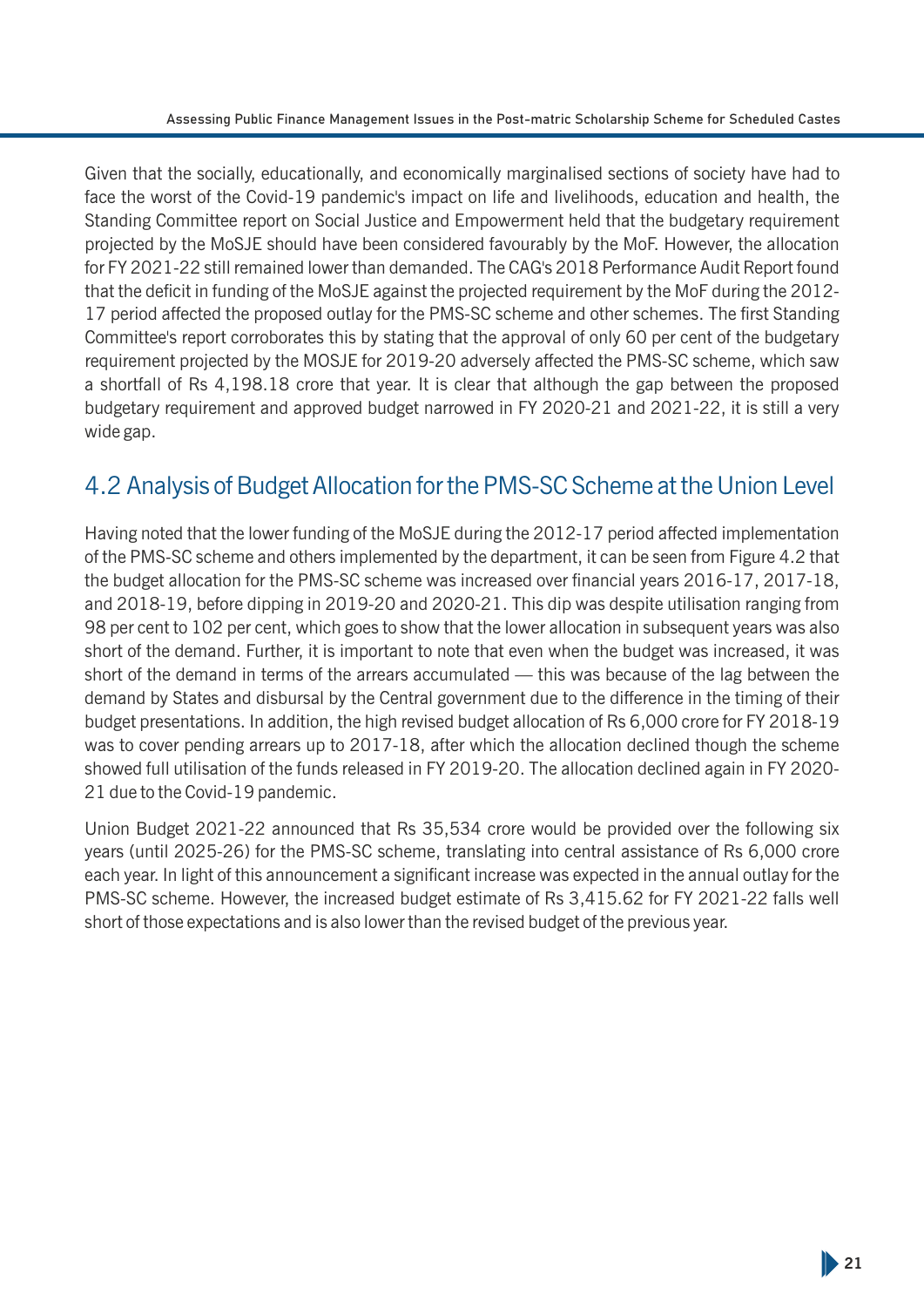



*Sources:* Union Government Expenditure Budget and Departmentally Related Standing Committee Reports on DDGs of the MoSJE for several years Note: \*as on 31 December 2020

**Utilisation and timeliness:** In 2020-21, out of a total of Rs 3,815.8 crore, only Rs 1,317.16 crore (RE) was released until December 2020. The MoSJE released 44 per cent over the first three quarters and 56 per cent was left to be released in the last quarter of the financial year. This shows that not only was the budget allocation inadequate, utilisation, too, was uneven. A delay in the release of funds impacts implementation of the scheme. When funds from the Central government reach States towards the end of the nancial year, it leads to delays in the disbursal of scholarships into students' accounts, as was the case in Andhra Pradesh, Jharkhand, and Uttar Pradesh.<sup>21</sup>

### 4.3 Analysis of Budget Allocation for the PMS-SC scheme in Select States

Table 4.1 shows that despite the hike in the overall budget allocation for the PMS-SC scheme by the Central government in December 2020, the three States in our study did not increase the allocation in their 2021-22 budget. In Jharkhand, the budget allocation for the PMS-SC scheme remained the same as in the Budget Estimate for 2021, while Andhra Pradesh and Uttar Pradesh lowered their BE for the same period.

<sup>&</sup>lt;sup>21</sup>http://164.100.47.193/lsscommittee/Social%20Justice%20&%20Empowerment/17 Social Justice And Empowerment 20. pdf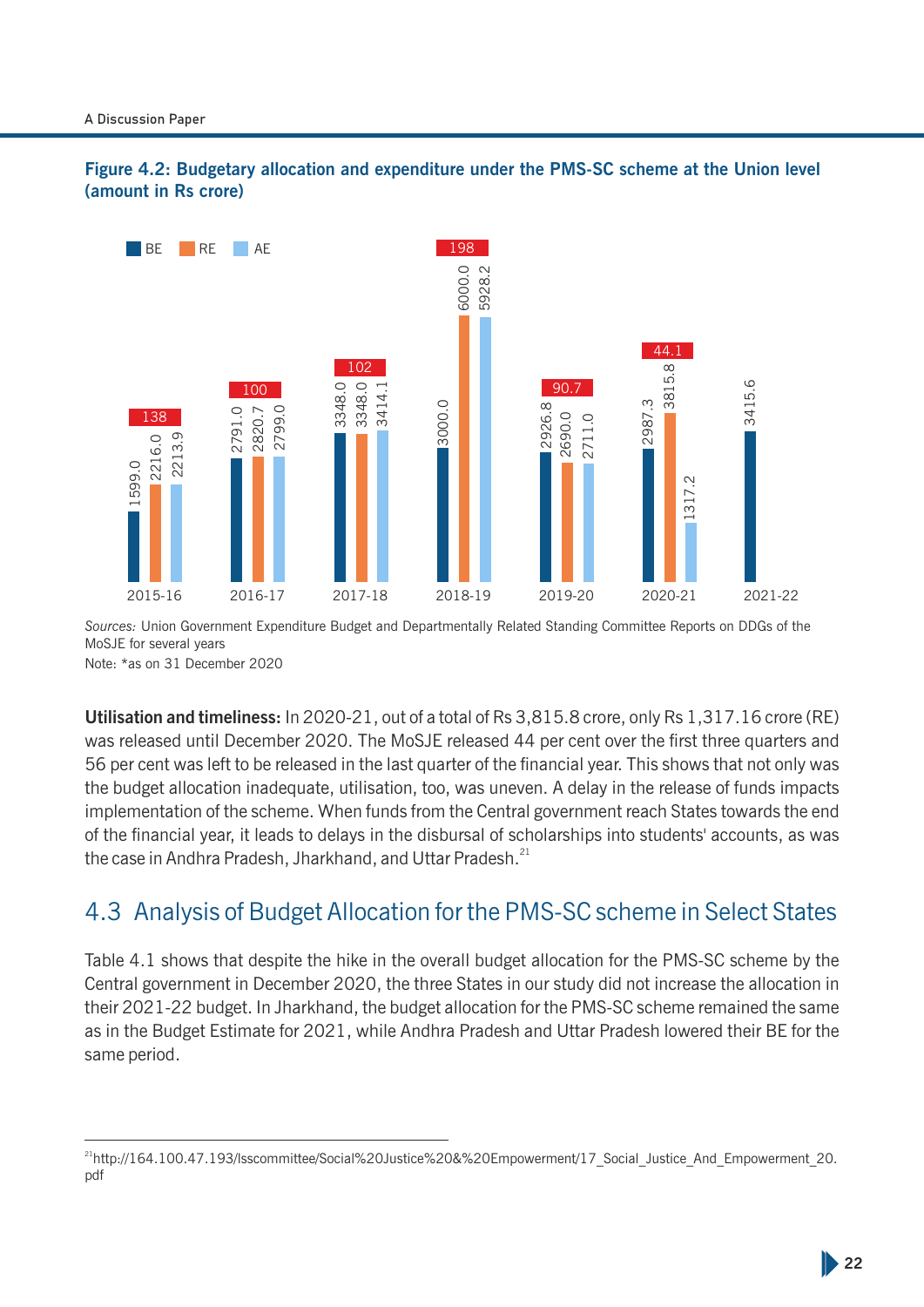| <b>State</b>      | <b>BE</b> | 2017-18 2017-18 2018-19 2018-19<br><b>AE</b> | <b>BE</b> | AE.               | 2019-20<br><b>BE</b> | <b>AE</b>         | 2019-20 2020-21<br>BE | $\overline{2021}$ -22 $\overline{ }$<br><b>BE</b> |
|-------------------|-----------|----------------------------------------------|-----------|-------------------|----------------------|-------------------|-----------------------|---------------------------------------------------|
| Jharkhand         | 68        | 23<br>$(33.8\%)$                             | 68        | 25<br>(36.5%)     | 53                   | 23<br>(43%)       | 53                    | 53                                                |
| Andhra<br>Pradesh | 706       | 661<br>$(93.6\%)$                            | 762       | 509<br>(66.7%)    | 799                  | 817<br>(95%)      | 996                   | 900                                               |
| Uttar<br>Pradesh  | 1761      | 1810<br>(103%)                               | 1761      | 1761<br>$(100\%)$ | 1830                 | 1830<br>$(100\%)$ | 1830                  | 800                                               |

**Table 4.1: Budget allocation and utilisation of funds in Jharkhand, Andhra Pradesh and Uttar Pradesh (amount in Rs crore)**

*Source:* State Budget Documents (Detailed Demand for Grants) of Jharkhand, Andhra Pradesh and Uttar Pradesh Note: Utilisation in percentage terms is shown in parentheses

**Utilisation and timeliness:** An analysis of the PMS-SC scheme's expenditure at the State level found inefficiency in the utilisation of funds by Andhra Pradesh and Jharkhand. Table 4.1 shows that Jharkhand and Andhra Pradesh have a poor record of fund utilisation while Uttar Pradesh shows 100 per cent utilisation. In the case of Uttar Pradesh, however, it is to be noted that the full utilisation of funding does not necessarily mean that the scholarship reaches the beneficiaries on time.<sup>22</sup>

The 2018 CAG Performance Audit found delays in fund releases at various levels (from the Union Ministry of Finance to the MoSJE, and from the MoSJE to States, as the States were late in submitting their proposals). This, in turn, led to delays in the release of the scholarship to the students. At the State level, educational institutions are often late in submitting documents / Utilisation Certificates (UCs) to the State Social Welfare department, resulting in further delays. Consequently, several eligible students fail to avail of the benefits offered by the scheme. Respondents to the survey conducted for this study said that the scholarship reached them after a delay, particularly in Bihar, Jharkhand, and Uttar Pradesh. It is interesting to note here that all of the respondents from Odisha claimed there was no delay at all. The majority of the survey's respondents stated that they received the scholarship in February. Most did not know why exactly there was a delay in their State. Some students cited problems in the scheme design, policies and the government's carelessness towards the SC/ST community for the delay. A few others believe that institutions and the Social Welfare Department/Education Department are responsible for the delay as they do not submit forms to the State on time.

In addition, it was found that verification of application forms is done very late by the District Welfare Society. Consequently, funding for the scholarship is not sanctioned on time by the higher authorities, leading to huge delays in disbursal to beneficiaries. Non-release of the scholarship amount to the students within the academic year often leads to discontinuation of studies.<sup>23</sup> Sometimes colleges deny them registration for the next year. In Uttar Pradesh, even after receiving money on the basis of demand in 2020-21, the Department of Finance asked the Department of Social Justice to once again obtain a sanction before disbursing money into the accounts of the students, causing a delay.<sup>24</sup>

<sup>&</sup>lt;sup>22</sup> Dynamic Action Group (DAG)- Dalit Rights NGO, Lucknow

 $23$  Ibid.

<sup>&</sup>lt;sup>24</sup> Amar Ujala Bureau, Uttar Pradesh, February, 20, 2021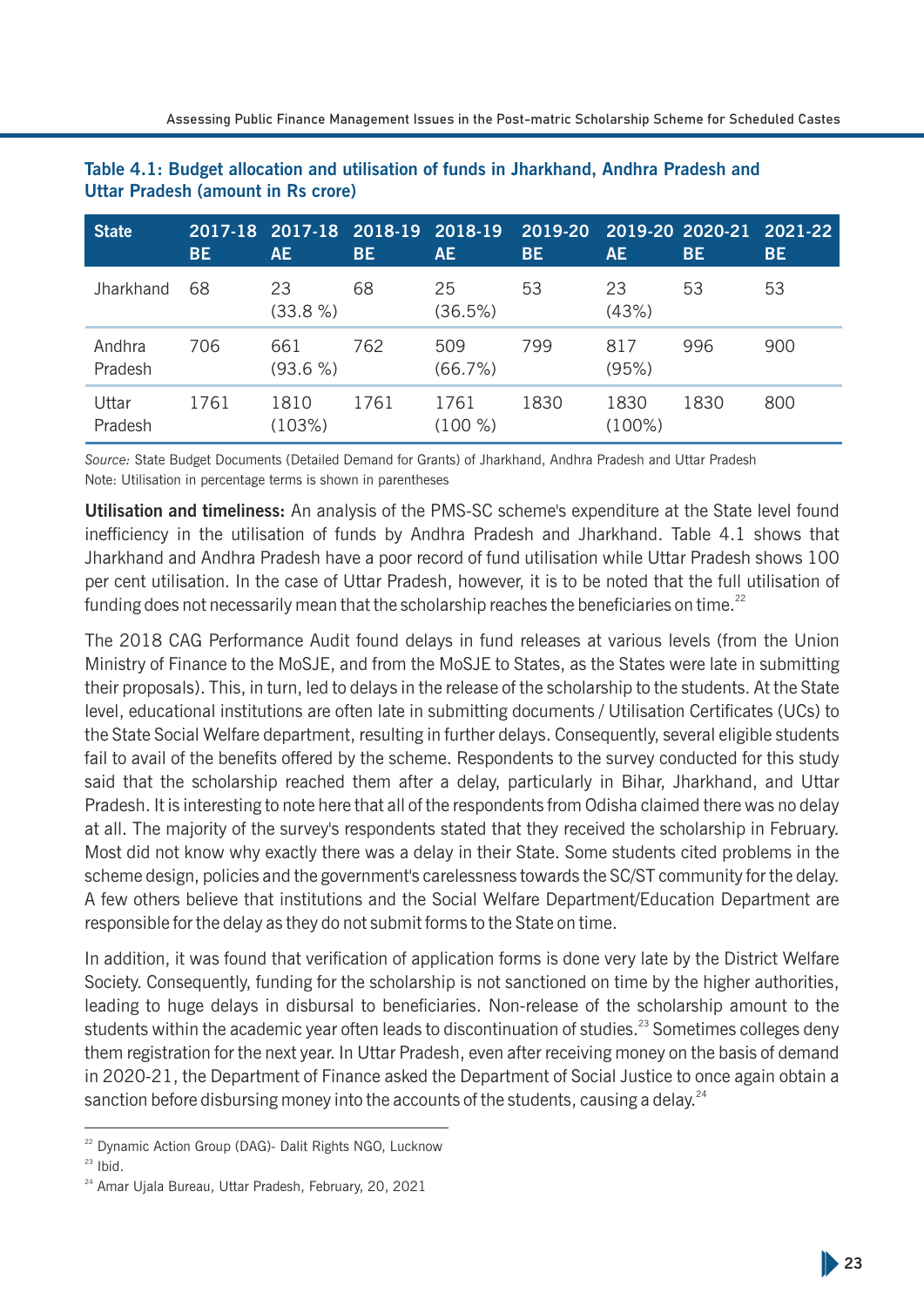#### PMS-SC: State Level Experiences from Andhra Pradesh and Bihar

Andhra Pradesh is implementing PMS-SC as — *Jagananna Vidya Deevena* (Reimbursement of Tuition Fee–RTF) and *Jagananna Vasathi Deevena* (Maintenance Fee–MTF) in 2020. The schemes provide universal access to higher education to students from financially weak families by reimbursing their fees fully and also covering their food and hostel expenses. The amount is transferred directly to the bank accounts of the mothers of eligible students in order to bring in transparency and enforce accountability from college managements.

However, these schemes, which replace the PMS-SC scheme in the State, exclude students from Class 11 and 12, which are covered by the PMS-SC scheme. Scholarships for secondary-class students are now provided under the *Jagananna Amma Vodi* scheme. An incentive of Rs 15,000 per annum will be provided to 44,49,000 Below Poverty Line (BPL) mothers, including SCs, under this scheme, benefiting 84 lakh students. For this, in 2021-22, Rs 1,219.11 crore of the total budget of Rs 6,107.36 crore for the scheme is allocated for SCs.

However, following the announcement of the *Jagananna Vidya Deevena* scheme in April 2020, students were not given a proper notification or time to submit their applications. Similarly, in Bihar, the government reduced the budget allocation for the PMS-SC scheme after the launch of the Student Credit Card Yojana, which is a loan-based scheme for technical courses.

*Source:* [https://jnanabhumi.ap.gov.in/ and Social Welfare Department, Govt. of Bihar](https://jnanabhumi.ap.gov.in/)

### 4.4 Assessment of Budget Adequacy in Terms of the Unit Cost of Different Scholarship Components under the PMS-SC Scheme

The sufficiency or insufficiency of the unit cost of services offered under the PMS-SC scheme sheds light on the adequacy or inadequacy of the allocation for the scheme. Further, this also has a bearing on the continuation or discontinuation of education by the students. The PMS-SC scheme guidelines of 2010 and 2018 list different components provided to the students, including a maintenance allowance for hostellers and day scholars, reimbursement of compulsory non-refundable fees, study-tour charges, thesis typing/printing charges for research scholars, a book allowance, a book bank facility for specified courses, and an additional allowance for students with disabilities for the entire duration of the course.

After a review of the new guidelines of 2021, it appears that certain components of the PMS-SC scheme, such as study-tour charges, typing/printing charges, the book allowance and book bank facility have been dropped by the MoSJE. The PMS-SC scheme now has two components: compulsory non-refundable fees (including the tuition fee, as fixed by the fee fixation/rationalisation committee of the State government) and academic allowances. An additional allowance of around 10 per cent shall be provided to *Divyang* students (students with disabilities). Further, students pursuing courses to become Chartered Accountants (CA), Company Secretaries (CS), or courses with the Institute of Cost & Works Accountants of India (ICWA) and Institute of Chartered Financial Analysts of India (ICFAI) shall be treated as day scholars for the purpose of the maintenance allowance. Students enrolled in correspondence and online courses shall not be eligible for a maintenance allowance. These criteria will be applicable from 2021-22.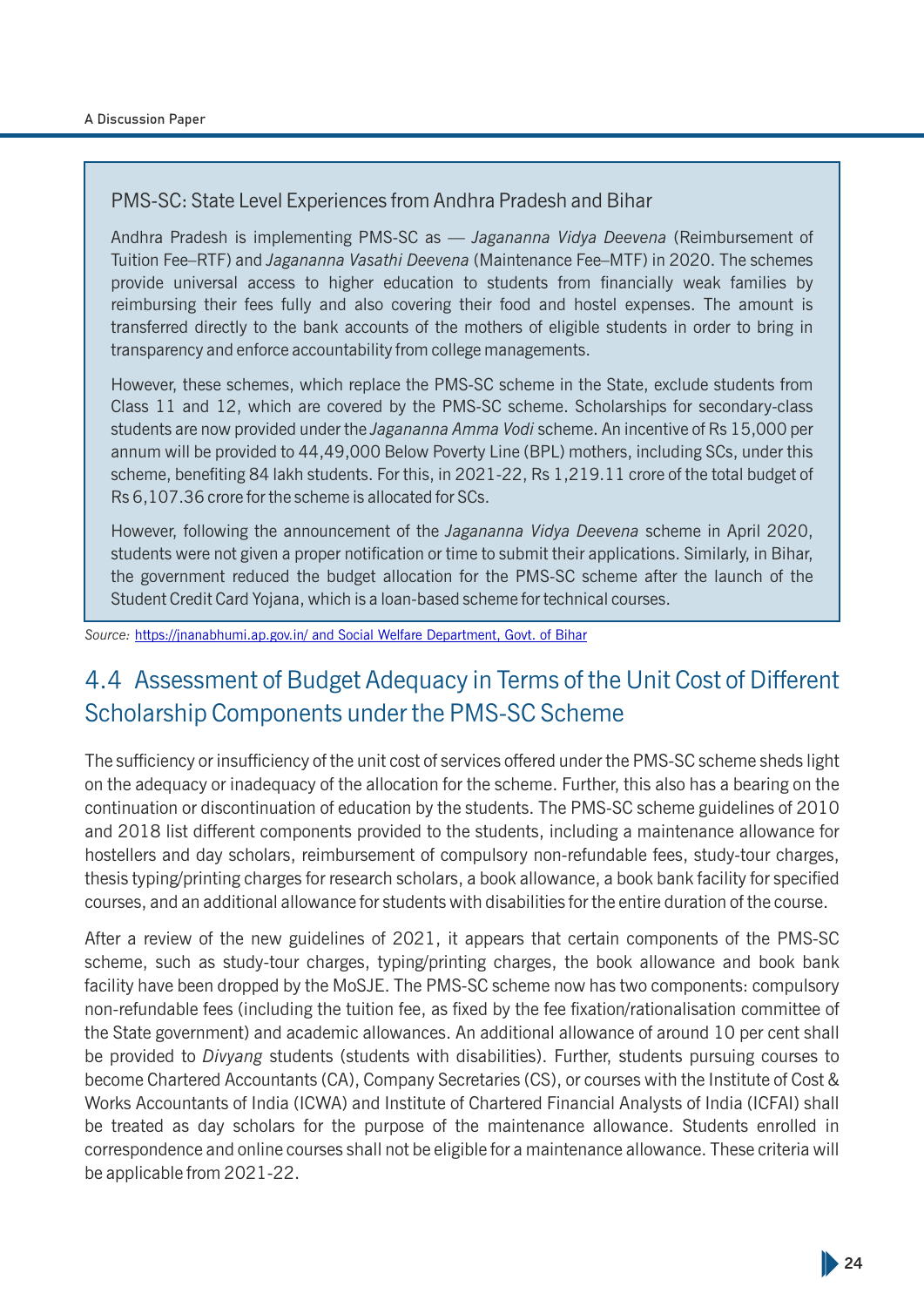Other than the tuition fee and maintenance allowance, many States have not reported details of their expenses on the different components of the PMS-SC scheme. Uttar Pradesh did not disburse the scholarship for study tour charges, typing/printing charges, book allowance, book bank facility and the allowance for students with disabilities during the  $2012-17$  period.<sup>25</sup> In our student survey, most of the respondents stated that components such as book allowance, study-tour charges and thesis typing should be in the compulsory non-refundable category.

Table 4.2 shows that no revision has been made in the unit cost of different components provided under the PMS-SC since 2010.

| <b>PMS-SC scheme components</b>                                | <b>PMS-SC scheme</b><br>guidelines, 2010 | <b>PMS-SC scheme</b><br>guidelines, 2018 | <b>PMS-SC scheme</b><br>guidelines, 2021 |
|----------------------------------------------------------------|------------------------------------------|------------------------------------------|------------------------------------------|
| Study tour charges                                             | Rs 1600                                  | Rs 1600                                  | Not Available                            |
| Thesis typing/printing charges<br>for research scholars        | Rs 1600                                  | Rs 1600                                  |                                          |
| Book allowance for students<br>pursuing correspondence courses | Rs 1200                                  | Rs 1200                                  |                                          |
| Book bank facility for<br>specified courses                    | Rs 2400 to<br><b>Rs 7500</b>             | Rs 2400 to<br><b>Rs 7500</b>             |                                          |

#### **Table 4.2: Unit cost of different components under the PMS-SC scheme**

*Source:* PMS-SC guidelines, 2010, 2018 and 2021

Table 4.3 shows that the maintenance allowance for day scholars and hostellers has not been revised for almost a decade despite the commitment of a revision every year. Even after revising it in 2021, the current scholarship amount under the maintenance/academic category is not sufficient to meet the actual needs of students. The PMS-SC scheme guidelines issued in 2021 have increased the maintenance allowance slightly — it now ranges from Rs 4,000 to Rs 13,500 for ten months in an academic year for hostellers and Rs 2,500 to Rs 7,000 for day scholars, as compared to the previous range of Rs 3,800 to Rs 12,000 for hostellers and Rs 2,300 to Rs 5,500 for day scholars as per the PMS-SC scheme guidelines of 2010. It is also to be noted here that the new PMS-SC scheme guidelines offer the scholarship only for ten months in an academic year. However, it should be provided for 12 months, as in the case of the Post Matric Scholarship for minorities in Uttar Pradesh. Providing a scholarship under PMS-SC for 12 months will enhance the scholarship amount given to students, and doing so will require more budgetary resources.

Student respondents in the survey stated that the current maintenance allowance is not sufficient to meet their expenses, keeping in view the rise in inflation. A large percentage of students (65 percent) suggested a scholarship of at least Rs 5,000 per month, which is many times higher than the current amount. Some specified that the cost of food, lodging, transportation, stationery, books, and coaching have become expensive.

<sup>&</sup>lt;sup>25</sup> Ministry of Social Justice and Empowerment, 2018a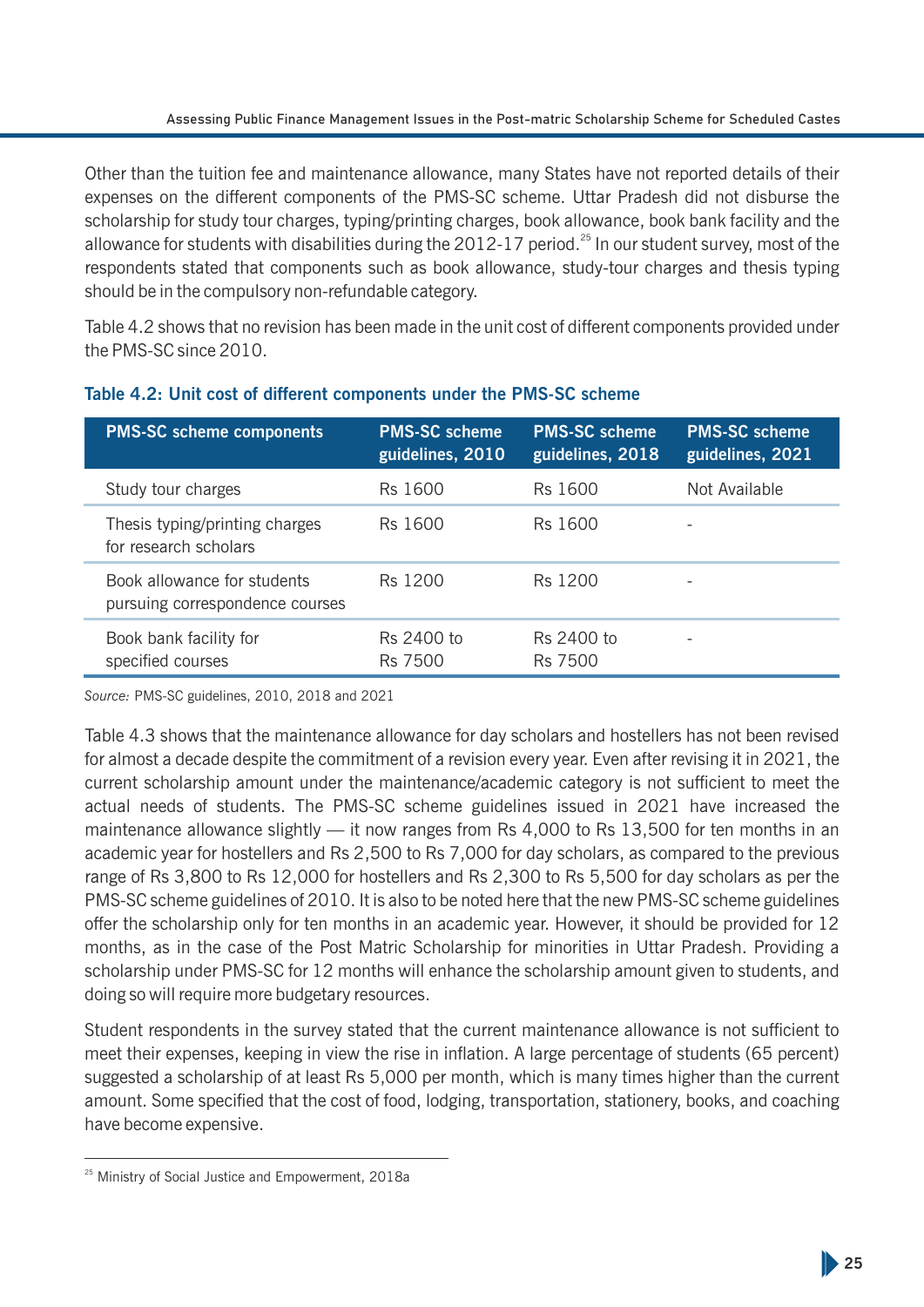#### A Discussion Paper

With regard to the annual revision in the maintenance allowance, the new PMS-SC scheme guidelines say that the allowance will now be linked with the consumer price index number for industrial workers. The annual increment will be applicable with effect from April each year and will be based on the index for the January-December period of the preceding year. The first revision is due in April 2022 and an annual order will be issued by the department. However, the guidelines say that States are free to top up the academic allowances from their own resources if they so wish.

|           |                                                                                                   | 2010 and 2018 |                 | 2021           |          | <b>Rate of</b><br>increase in 2021 |                 |
|-----------|---------------------------------------------------------------------------------------------------|---------------|-----------------|----------------|----------|------------------------------------|-----------------|
|           |                                                                                                   | Hostellers    | Day<br>scholars | Hostellers Day | scholars | <b>Hostellers</b>                  | Day<br>scholars |
| Group I   | Degree and post-<br>graduate level<br>professional courses                                        | 12000         | 5500            | 13500          | 7000     | 1500 (11)                          | 1500 (21)       |
| Group II  | Other professional<br>courses leading to<br>diploma/ degree/<br>certificates                      | 8200          | 5300            | 9500           | 6500     | 1300 (14)                          | 1200 (18)       |
| Group III | Graduate and post-<br>graduate level courses<br>not covered under<br>Group $\vert \& \vert \vert$ | 5700          | 3000            | 6000           | 3000     | $1500(25)$ 0                       |                 |
| Group IV  | All matriculation and<br>non-degree courses                                                       | 3800          | 2300            | 4000           | 2500     | 1300 (33)                          | 200(8)          |

#### Table 4.3: Maintenance allowance as specified by the PMS-SC scheme guidelines in 2010, **2018 and 2021 (amount in Rs for ten months; rate of change in percentage terms shown in parentheses)**

*Source:* PMS Guidelines, 2021

**Per capita spending under the PMS-SC scheme:** Based on the analysis of State expenditure on scholarships (tuition fee and maintenance) and the number of targeted beneficiaries, the per annum per capita spending for 2018-19 was Rs 7,709 for Andhra Pradesh, Rs 11,047 for Jharkhand and Rs 8,629 for Uttar Pradesh. The average academic or maintenance allowance calculated from Table 4.3 is Rs 11,450, which is higher than the total (tuition fee and maintenance allowance) per capita spending by the three States. Further, as Andhra Pradesh provides expenditure separately for reimbursement of tuition fee (RTF) and maintenance allowance (MTF), per capita MTF spending by Andhra Pradesh in 2018-19 was Rs 2,317, which is much lower than the average maintenance allowance of Rs 11,450 calculated using the scheme guidelines for 2010 and 2018. It must also be noted that allocation and expenditure data for the tuition fee and maintenance allowance is presented separately by Andhra Pradesh, thereby enabling better transparency and deeper analysis. Other State governments should be directed to do the same.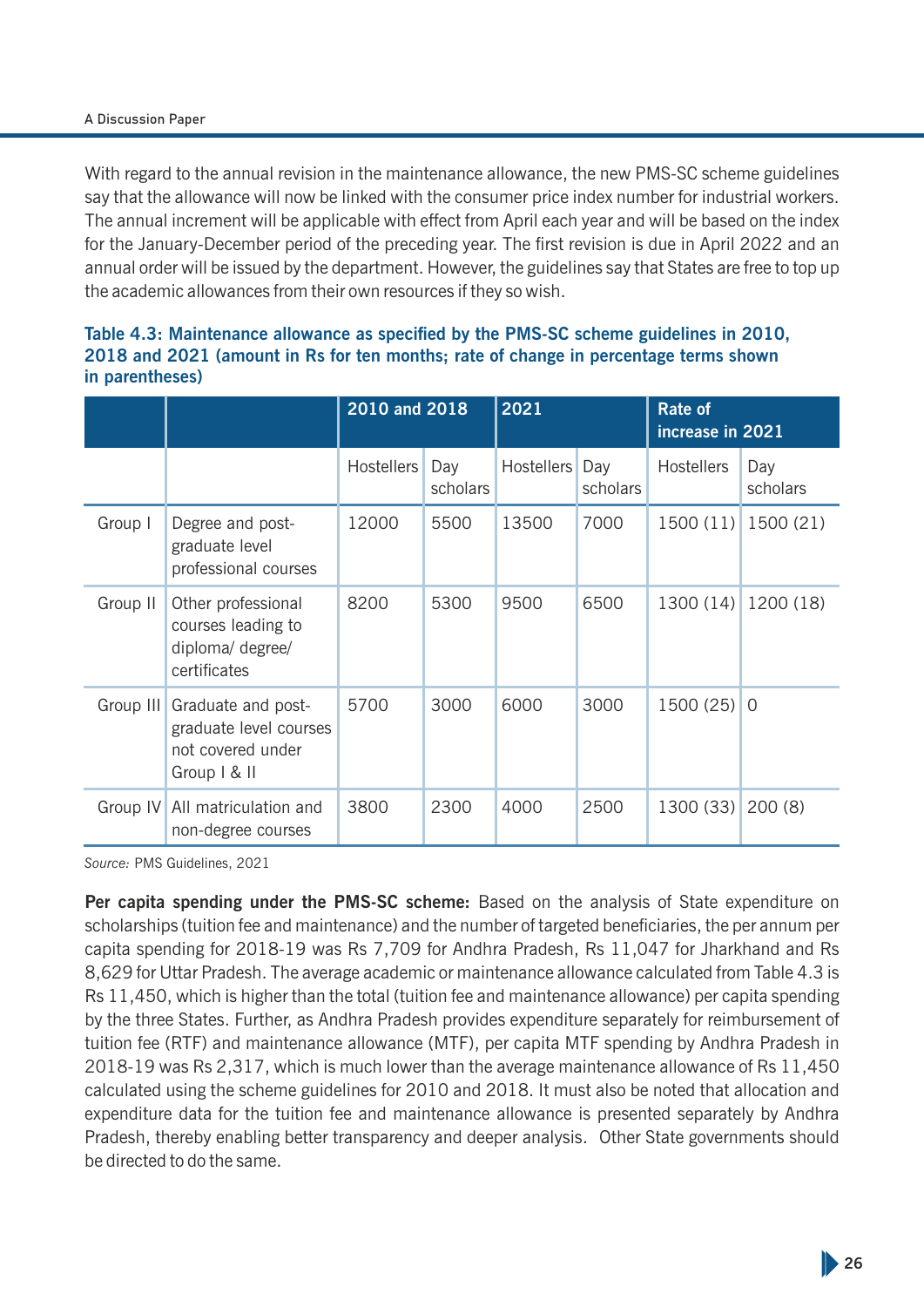Discussion: It can be seen from this section that even the revised amount for the maintenance/academic allowance prescribed by the new PMS-SC scheme guidelines is not sufficient to meet the needs of students especially given the rise in inflation. Further, the actual maintenance allowance provided by States is much lower than the prescribed amount. Hence, the current allocation is not enough to provide beneficiaries with the prescribed maintenance allowance, which in itself is insufficient. A bigger budgetary allocation is therefore required to increase the maintenance allowance.

### 4.5 Assessment of Budget Adequacy in Terms of Coverage of Beneficiaries under the PMS-SC Scheme

Table 4.4 shows the number of beneficiaries in Andhra Pradesh, Jharkhand and Uttar Pradesh under the PMS-SC scheme from 2016-17 to 2018-19. Actual details of the beneficiaries were reported by the Central government from 2016-17 until December 2019-20, but this data is not available for the States.

| <b>States/Union Territories</b> | 2016-17 | 2017-18 | 2018-19 | $2019 - 20*$ |
|---------------------------------|---------|---------|---------|--------------|
| Andhra Pradesh                  | 685102  | 658534  | 660193  | ΝA           |
| <b>Jharkhand</b>                | ΝA      | 20177   | 22629   | ΝA           |
| Uttar Pradesh                   | 1095469 | 1238139 | 1274740 | ΝA           |
| All India                       | 5861975 | 5925544 | 6029000 | 5286000      |

#### Table 4.4: Physical progress (number of student beneficiaries) under the PMS-SC scheme

*Source:* Departmentally Related Standing Committee Report on DDGs of the MoSJE, 2019-20 Note: \* as on 31 December, 2020

In December 2020, the Cabinet Committee on Economic Affairs announced that a total of 4 crore SC students would benefit from the PMS-SC scheme over the next five years.<sup>26</sup> This number would include an estimated 1.36 crore very poor students from State Government/Municipality/Local Body schools, with one or both parents illiterate. The government's aim is to give a push to the gross enrolment ratio of SCs so that it reaches the national average within the prescribed five-year period. This means that 80 lakh scholarships will have to be provided annually at the national level, as opposed to the current figure of around 52.86 lakh for the year 2019-20. Even though the PMS-SC scheme is a demand driven scheme, the government has set a fixed target for it. Moreover, despite fixing a higher target of 80 lakh beneficiaries per annum, the allocation for the scheme was not increased accordingly in Union Budget 2021-22.

Further, as mentioned in Section 2, parental income/family income has not been revised as an eligibility criterion since 2013-14. The absence of such a revision in the face of inflation excludes many poor students from higher education. As noted in Section 2, students feel that the income ceiling of parents

<sup>&</sup>lt;sup>26</sup> https://pib.gov.in/PressReleasePage.aspx?PRID=1682967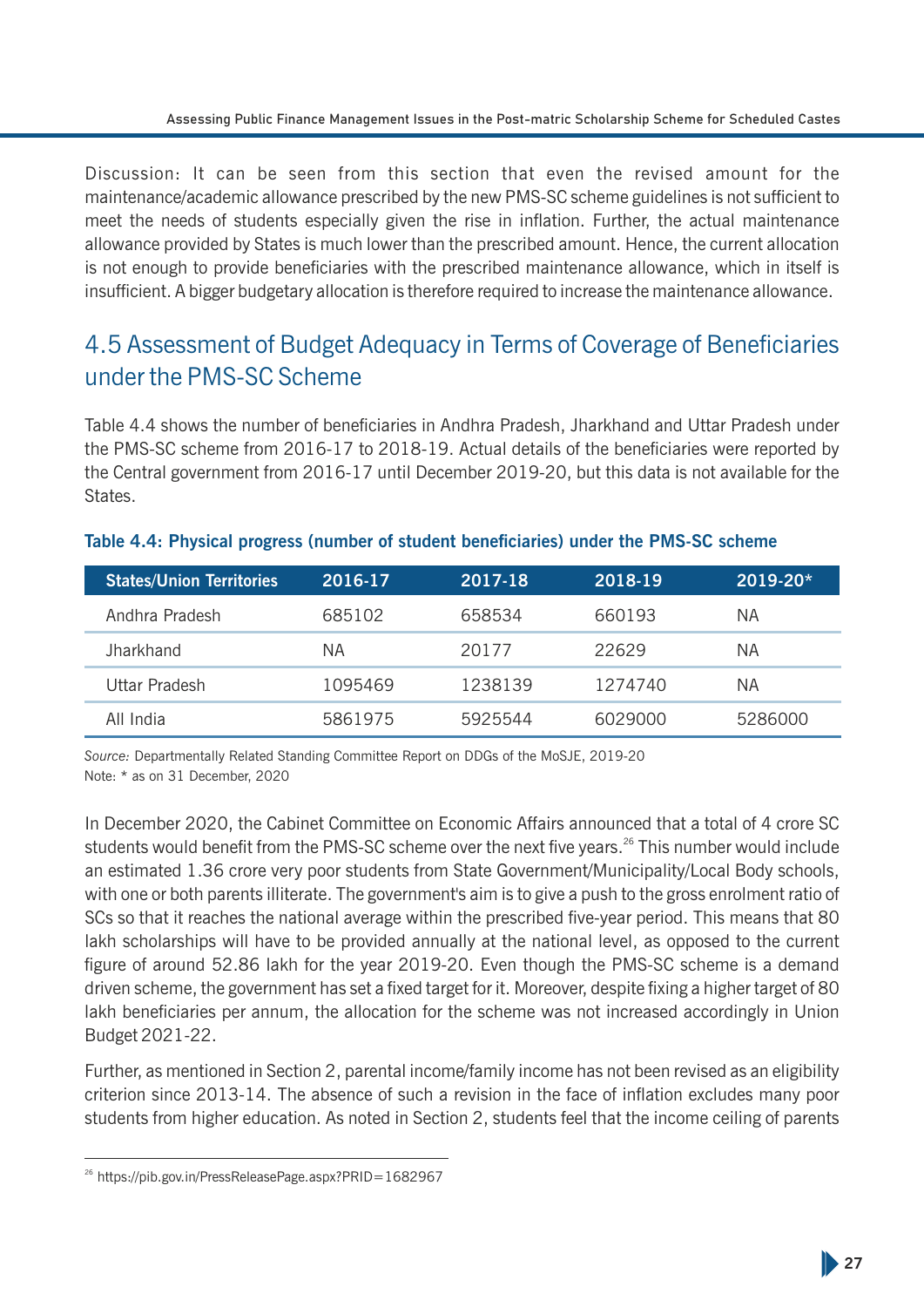#### A Discussion Paper

for eligibility should be increased from Rs 2.5 lakh per annum to Rs 3.5 lakh per annum. This would open the doors to a larger number of potential beneficiaries, thereby increasing the demand for budgetary resources.

Similarly, gaps between the scholarship demanded and provided can also be seen at the State-level in the case of Jharkhand (for which data is available). Figure 4.3 shows the status of applications received, applications found eligible and scholarships received in Jharkhand. It is clear from Figure 4.3 that there is a gap between the number of applications and award of scholarships. Similar data is not available for Andhra Pradesh, Uttar Pradesh or the national level.





*Source:* https://ekalyan.cgg.gov.in/

Discussion: In terms of the number of beneficiaries to be covered, even when the Union Government has set a target in a demand driven scheme, the budget allocated is not enough to cover the target. Further, the budgetary allocation will fall short if the income ceiling eligibility criterion of Rs 2.5 lakh per annum is revised to increase the number of eligible beneficiaries. State-level data shows that even eligible applicants were not awarded scholarships, indicating the inadequacy of the budget.

### 4.6 Adequacy of the Administrative Cost component

An adequate administrative cost component is important for proper functioning of the PMS-SC scheme. Under the new guidelines issued in 2021, however, only 1 percent of the total budget for the PMS-SC scheme can be spent on administrative expenses such as IT infrastructure, setting up of a technical support group cum project monitoring unit at the Central and State level, and social audits. The guidelines do not talk about spending money from the administrative cost on hiring finance and accounts personnel and for other regular work. It is very well known that there are numerous vacancies in the Social Welfare Department at the State and district level, which affects planning, implementation, and monitoring of the PMS-SC scheme. For instance, 56 percent of the posts in the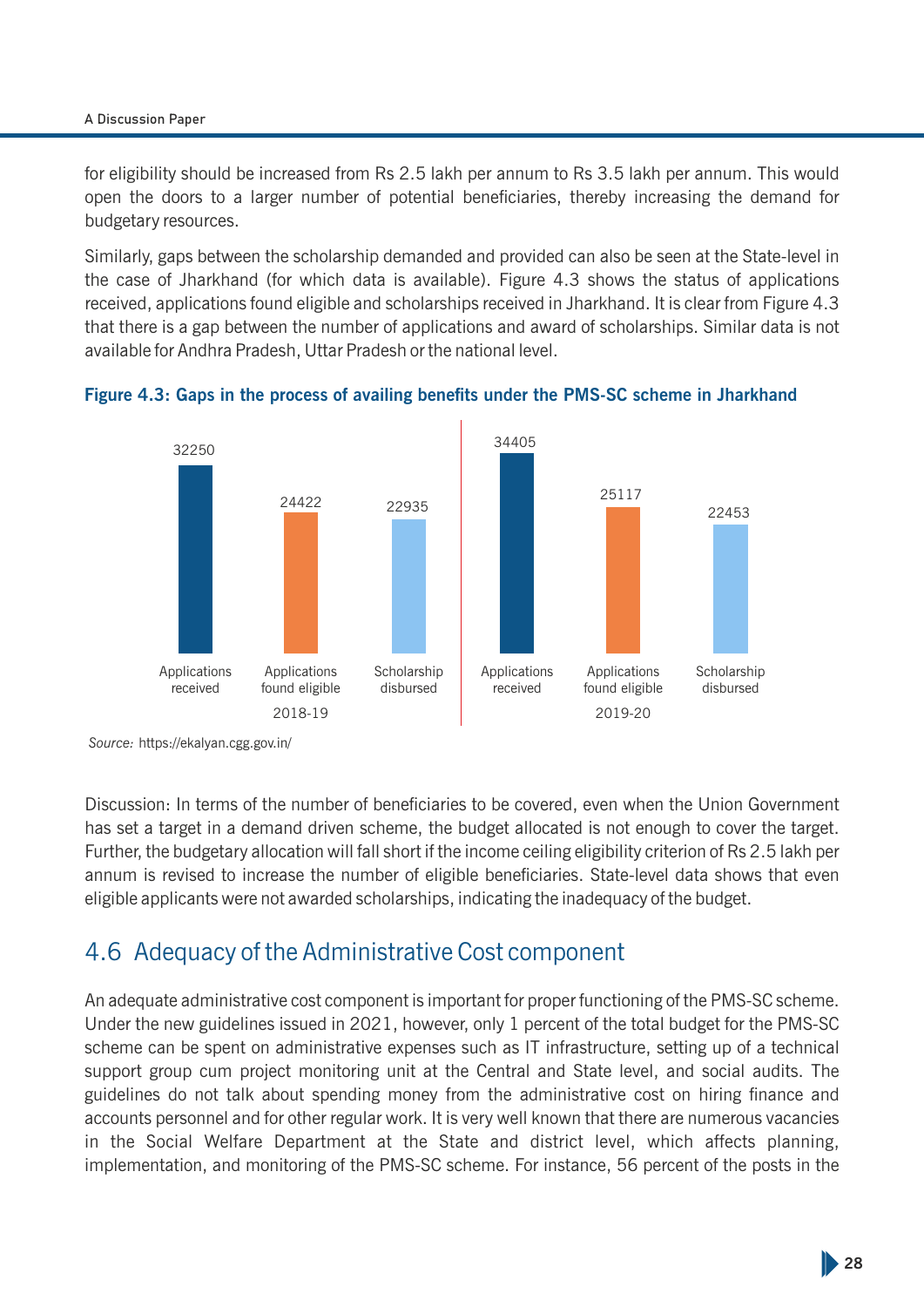Department of Social Welfare are vacant against the total number of sanctioned posts.<sup>27</sup> Indeed, the administrative cost fixed for the PMS-SC scheme is relatively low compared to other flagship programmes. The administrative cost component in the total budget allocation for the Mahatma Gandhi National Rural Employment Guarantee Scheme (MGNREGS), National Rural Livelihoods Mission (NRLM) and *Pradhan Mantri Awas Yojana* (PMAY) is 6 per cent. The limit for the National Social Assistance Programme (NSAP) is 3 per cent, while it is 5 per cent for the National Rural Drinking Water Programme (NRDWP). The PMS scheme for minorities has an administrative cost component of 2 per cent, while it is 10 per cent of the total budget allocation for Fifteenth Finance Commission Grants (FFC Grants). Administrative costs on these flagship programmes are incurred on setting up administrative, implementation, and monitoring apparatus at all levels of governance, including *Gram Panchayats*.

<sup>&</sup>lt;sup>27</sup> Performance Budget, 2021-2022, Department of Social Welfare, Government of Uttar Pradesh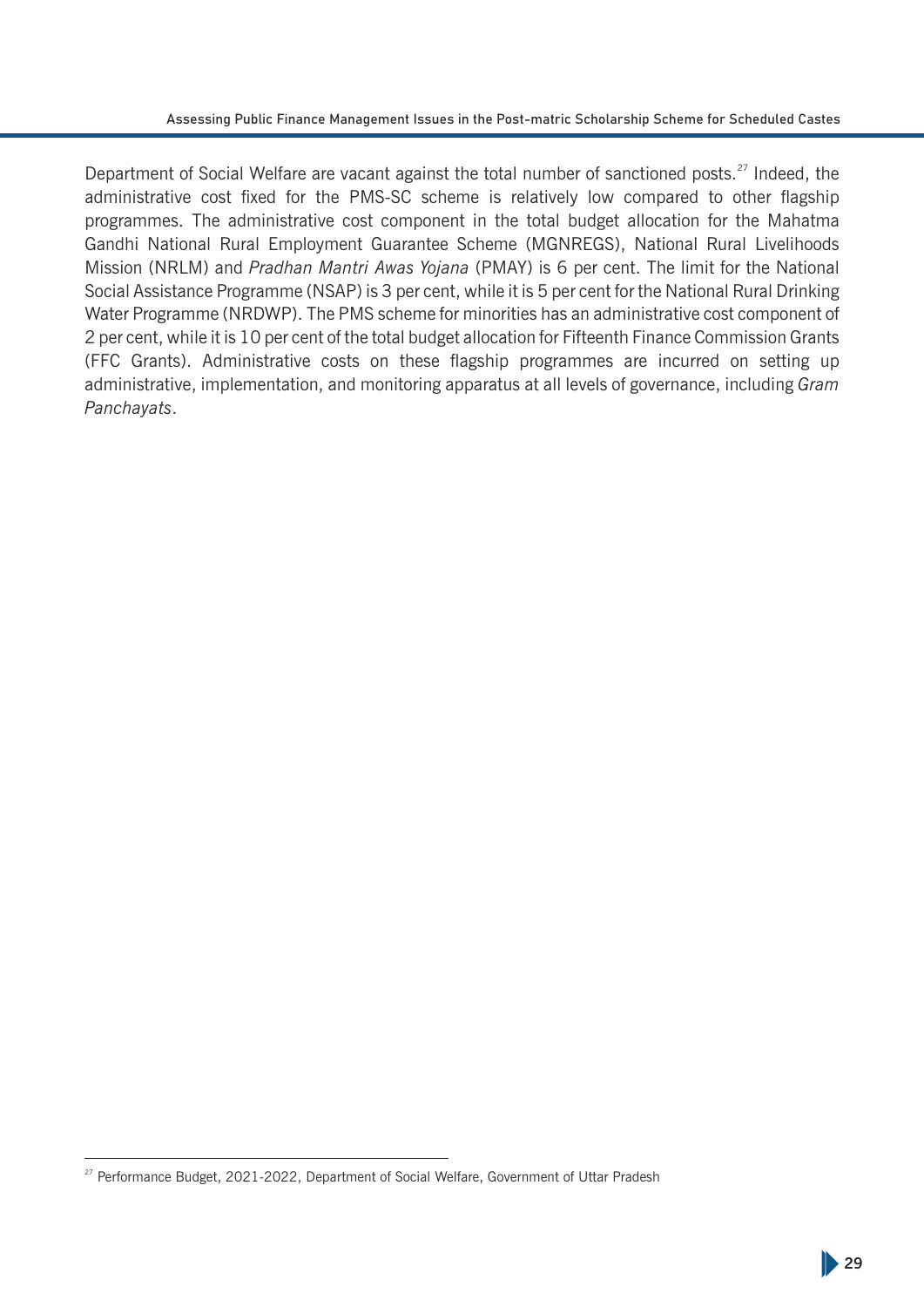## 5. Conclusion and Recommendations

In sum, the impact of the PMS-SC scheme has been limited in terms of increasing the Gross Enrolment Ratio of Scheduled Castes due to critical challenges in its funding, implementation and monitoring processes. The primary challenges before the scheme include a poor design in terms of the complex fund-sharing and fund-flow mechanism between the Centre and the States; the absence of a regular revision in the scheme's guidelines; inefficient adherence to the prescribed guidelines; inadequate beneficiary targets and coverage, as well as funding for the same; accumulation of arrears; low fund utilisation in many States; poor planning and lack of a proper monitoring mechanism. The Central Government has not considered the recommendations made by the Parliamentary Standing Committee reports and the CAG Performance Audit Report of 2018. In fact, the MoSJE took three years to respond to some of the recommendations made by the 2018 CAG audit report in the form of new guidelines for effective implementation of the PMS-SC scheme. The new guidelines, issued in April 2021 by the ministry, have tried to overcome these issues, but many gaps persist. In the given context, the following recommendations have been made to address some of the challenges in implementation of the scheme.

#### **Strengthening public finances**

- The Ministry of Finance should approve the total budget demand, including the PMS-SC amount sought by the MoSJE. As announced by the Cabinet Committee on Economic Affairs, the Central government should allocate Rs 6,000-7,000 crore to meet the expenditure of the 80 lakh scholarships targeted annually. In addition, States' pending arrears should be cleared as soon as possible.
- The fund-sharing ratio between the Centre and the States has been revised to 60:40 to reduce the financial burden on States. However, as the PMS-SC scheme is a core-of-the-core category scheme, the Centre actually bears a larger responsibility in terms of earmarking funds for the scheme. Therefore, it is suggested that the funding pattern of the PMS-SC scheme should be similar to the PMS for minorities, PMS for STs or MGNERGS. In fact, the PMS for Scheduled Castes and Scheduled Tribes should be changed from a CSS to a CS given the huge fiscal stress on the States after Covid-19 and the high level of educational deprivation of SCs and STs. Consequently, the PMS-SC scheme should follow the Centre-State fund sharing formula for core-of-the-core schemes such as MGNREGS (90:10) and PMS-ST (75:25), instead of the previous committed liability system or the current 60:40 ratio.
- Since PMS-SC scheme is a demand driven scheme and is doing away with the committed labiality formula in terms of fund sharing, the Union Government should not place any limits in terms of the number of student beneficiaries while releasing funds to the States.
- It is well known that not all States are capable of providing their share on time due to their poor fiscal health. Hence, to ensure that students are not deprived of their scholarship due to a delay by the States in providing their share, the Centre should not impose any time-based preconditions on States. Further, this stipulation may again lead to a build-up of arrears in funding from the Centre as had happened with the committed liability system.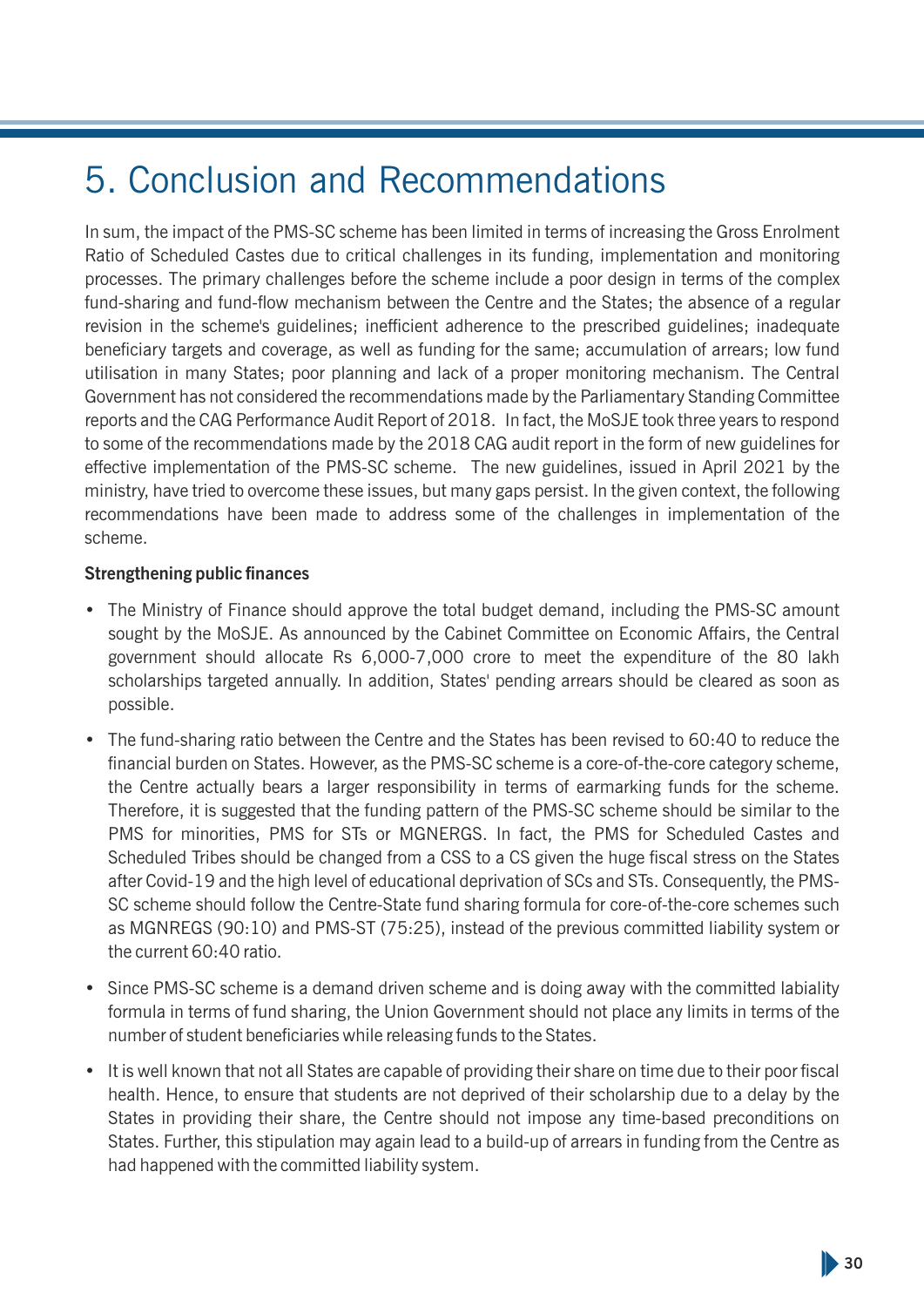- This new system of fund flow may create problems in ensuring accountability and transparency at the State level because the Central share will not be reflected in the Detailed Demand for Grants of the States. The Central share should therefore not bypass the State budget and the Central and State shares should be transferred to the students from the State Consolidated Fund, instead of being disbursed separately by the States and the Centre.
- Under the new PMS-SC scheme guidelines, only 1 percent of the total budget for the scheme can be spent on administrative expenses such as IT infrastructure, setting up of a technical support group cum project monitoring unit at the Central and State level, and on social audits. The Central government should fix the administrative cost for the PMS-SC scheme along the lines of the administrative cost for other flagship programmes such as MGNREGS, NRLM, PMAY, NSAP, NRDWP, FFC Grants and the PMS scheme for minorities.

#### **Increasing unit cost of maintenance allowances**

- The scholarship amount pertaining to the maintenance allowance for day scholars and hostellers has not been revised for almost a decade despite the commitment of a revision every year. The current amount and unit cost of different components under the scholarship should be increased to make the PMS-SC scheme more attractive for students. There is a need to revise the scholarship amount on the basis of the type of course taken up by beneficiaries and the location of the institution in view of the increase in fee structures and the rate of inflation. The maintenance allowance should be at least Rs 5,000 per month.
- The PMS-SC guidelines should be revised to extend the scholarship period from 10 months to 12 months as is the case with the PMS for minorities in Uttar Pradesh.
- A review of the new PMS-SC scheme guidelines suggests that many components of the scheme, such as study-tour charges, typing/printing charges, the book allowance, and book bank facility and allowance have been dropped by the MoSJE as seems from the new guideline of PMS. Components such as book allowance, study-tour charges, and thesis typing should be continued and these should be classified as compulsory non-refundable fees.

#### **Raising the income ceiling for parents**

• The Rs 2.5 lakh per annum eligibility criterion of parental income/family income for the PMS-SC scheme is very low and prevents many SC students from pursuing higher education. The criterion should be raised above Rs 3.5 lakh per annum to widen the pool of potential beneficiaries.

#### **Information, Communication and Technology (ICT)**

• The National Scholarship Portal should be used instead of State portals for disbursal of funds to students under the PMS-SC scheme. Andhra Pradesh, Jharkhand, Uttar Pradesh, and Bihar still use their state portals. Online end-to-end processing and verification of eligibility credentials have to be tightened to ensure greater transparency and control duplication as well as incorrect claims by institutions.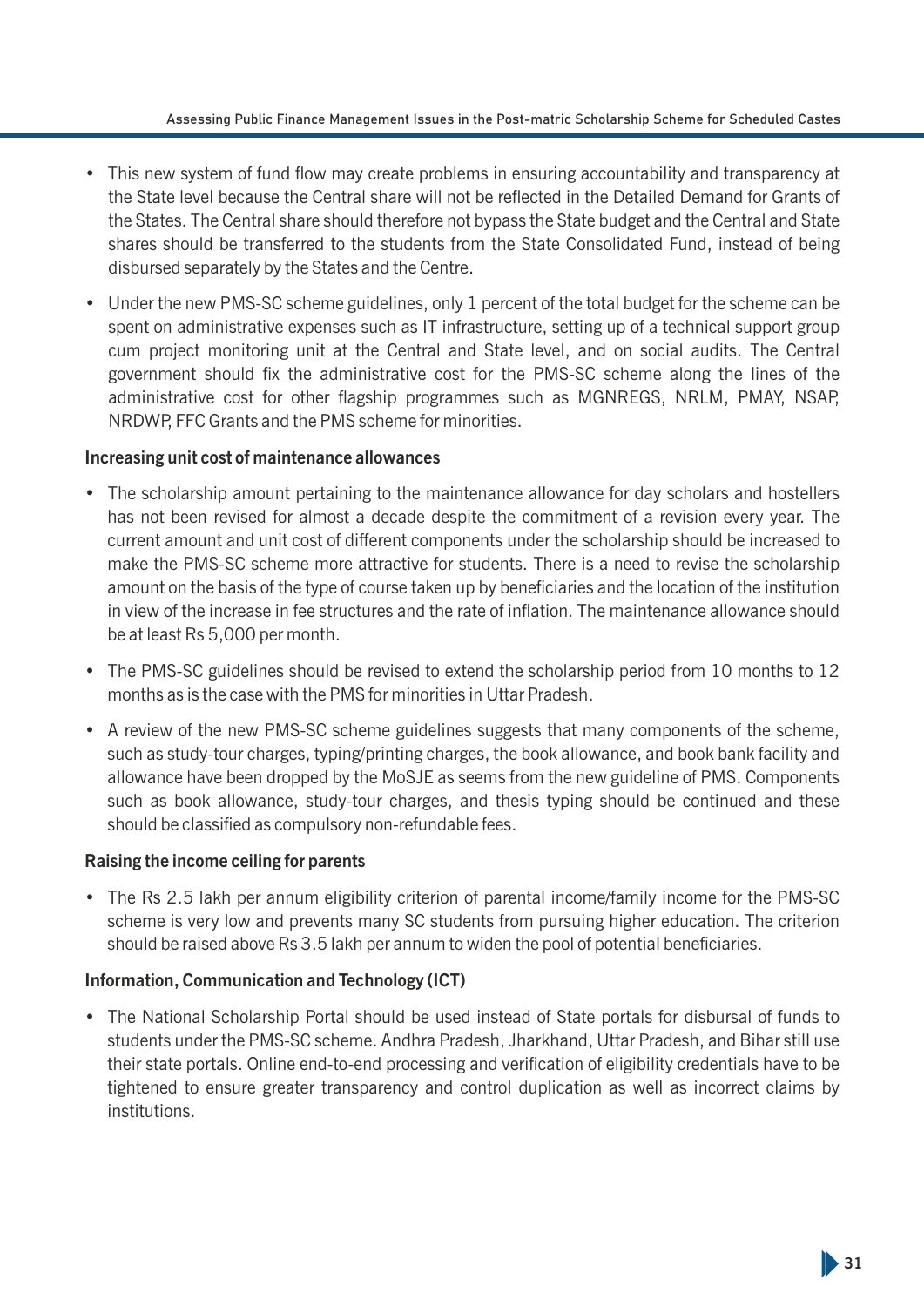#### **Preparing a comprehensive annual work plan and making disaggregated data available**

- To avoid delays in fund transfers, the Central and State governments should prepare a comprehensive work plan in a timely manner. This should be done using proper student databases to draw up a credible estimate of the demand for central assistance.
- The new PMS-SC scheme guidelines, the 2018 CAG Performance Audit report, and Departmentally Related Standing Committee reports have not paid attention to the key issue of whether girl students are benefiting from the PMS-SC scheme. So far, no separate data is available in terms of the number of boys and girls availing the benefits of the scholarship. The PMS-SC scheme guidelines should fix at least a 33 per cent quota for female students.
- Further, details of beneficiaries should be provided as disaggregated data in terms of fresh applicants and renewals, as well as in terms of male and female candidates.
- The allocation and expenditure data for tuition fees and maintenance allowance should be presented separately in the DDGs, as done by Andhra Pradesh.
- The recommendation made by Departmentally Related Standing Committee on Social Justice and CAG should be implemented realistically.
- Performance Audit of PMS by CAG should be conducted once in three years which due in 2022.
- The rules for social audit of PMS should be framed in consultation with the states as soon as possible with adequate role for Civil Society Organisation (CSOs).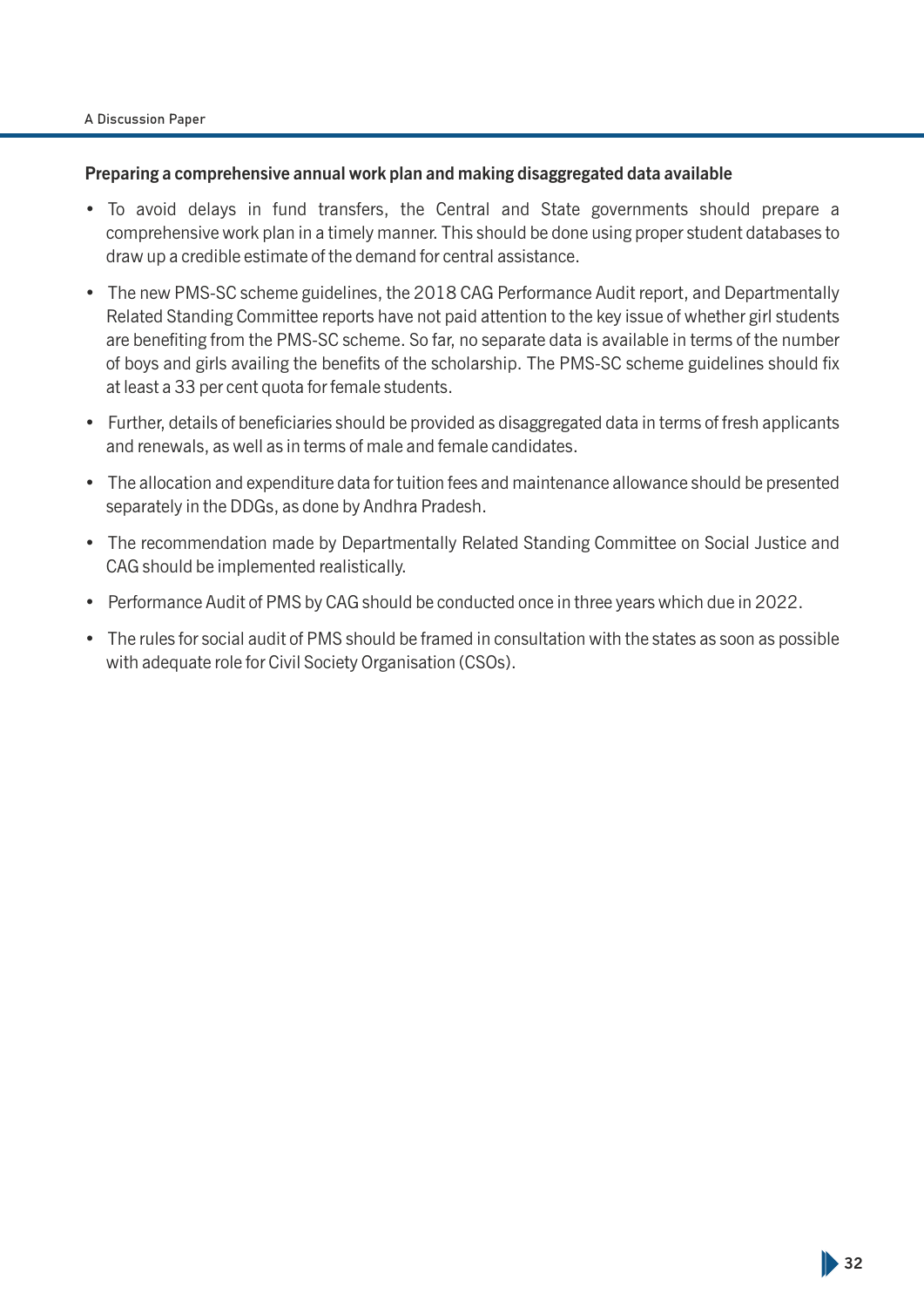## **References**

- 1. Chowdhury, S. (2018). When scholarships don't arrive, disadvantaged students work in fields, skip meals to make ends meet. Retrieved from https://scroll.in/article/871121/when-scholarships-dont-arrivedisadvantaged-students-work-in-fields-skip-meals-to-make-ends-meet
- 2. Ministry of Human Resource Development, Government of India. (2018). Educational Statistics at A Glance. Retrieved from https://www.education.gov.in/sites/upload files/mhrd/files/statistics-new/ESAG-2018.pdf
- 3. Ministry of Social Justice & Empowerment, Government of India. (2020). Annual Report 2019-20. Retrieved from http://socialjustice.nic.in/writereaddata/UploadFile/ANNUA\_REPORT\_201920E.pdf
- 4. Ministry of Social Justice and Empowerment. (2018a). Report of the Comptroller and Auditor General of India on Performance Audit of Scheme of Post Matric Scholarships to the Students belonging to Scheduled Castes for studies in India in Karnataka, Maharashtra, Punjab, Tamil Nadu and Uttar Pradesh. Report No. 12.
- 5. Ministry of Social Justice and Empowerment. (2018b). Standing Committee on Social Justice and Empowerment (2017-2018). Report No. 57. Retrieved from http://164.100.47.193/lsscommittee/Social%20Justice%20&%20Empowerment/16\_Social\_Justice\_And\_Em powerment\_57.pdf
- 6. Ministry of Social Justice and Empowerment. (2021). Standing Committee on Social Justice and Empowerment (2020-21). Report No. 20. Retrieved from http://164.100.47.193/lsscommittee/Social%20Justice%20&%20Empowerment/17\_Social\_Justice\_And\_Em powerment\_20.pdf
- 7. Angad, A. (2020). Jharkhand CM orders probe into scholarship scam: 'action soon'. The Indian Express. Retrieved from https://indianexpress.com/article/india/scholarship-scma-jharkhand-cm-probe-6913025/
- 8. Ministry of Rural Development, Government of India. (2016-17). Report of The Committee on Performance Based Payments for Better Outcomes in Rural Development Programmes. Retrieved from https://rural.nic.in/sites/default/files/PerformanceBasedPayments\_0.pdf
- 9. Ministry of Social Justice and Empowerment, Government of India. (2018, April). Centrally Sponsored Scheme of Post Matric Scholarships to the Students Belonging to Scheduled Castes for Studies in India. Retrieved from http://socialjustice.nic.in/writereaddata/UploadFile/Post%20Matric%20-ssed.pdf
- 10. Ministry of Social Justice and Empowerment, Government of India. (2021, March). Guidelines Post Matric Scholarships to the Students Belonging to Scheduled Castes for Studies in India (2020-21 to2025-26). Retrieved from http://socialjustice.nic.in/writereaddata/UploadFile/PMS\_for\_SCs\_Scheme\_Guidelines.pdf
- 11. Ministry of Social Justice and Empowerment, Government of India. (2010, December). Centrally-Sponsored Scheme of Post Matric Scholarships to the Students Belonging to Scheduled Castes for Studies in India. Retrieved from https://www.sje.rajasthan.gov.in/Schemes/sc%20pms.pdf
- 12. Ministry of Social Justice and Empowerment. (2018a). Report of the Comptroller and Auditor General of India on Performance Audit of Scheme of Post Matric Scholarships to the Students belonging to Scheduled Castes for studies in India in Karnataka, Maharashtra, Punjab, Tamil Nadu and Uttar Pradesh. Report No. 12.
- 13. Ministry of Social Justice and Empowerment. (2018b). Standing Committee on Social Justice and Empowerment (2017-2018). Report No. 57. Retrieved from http://164.100.47.193/lsscommittee/Social%20Justice%20&%20Empowerment/16\_Social\_Justice\_And\_Em powerment\_57.pdf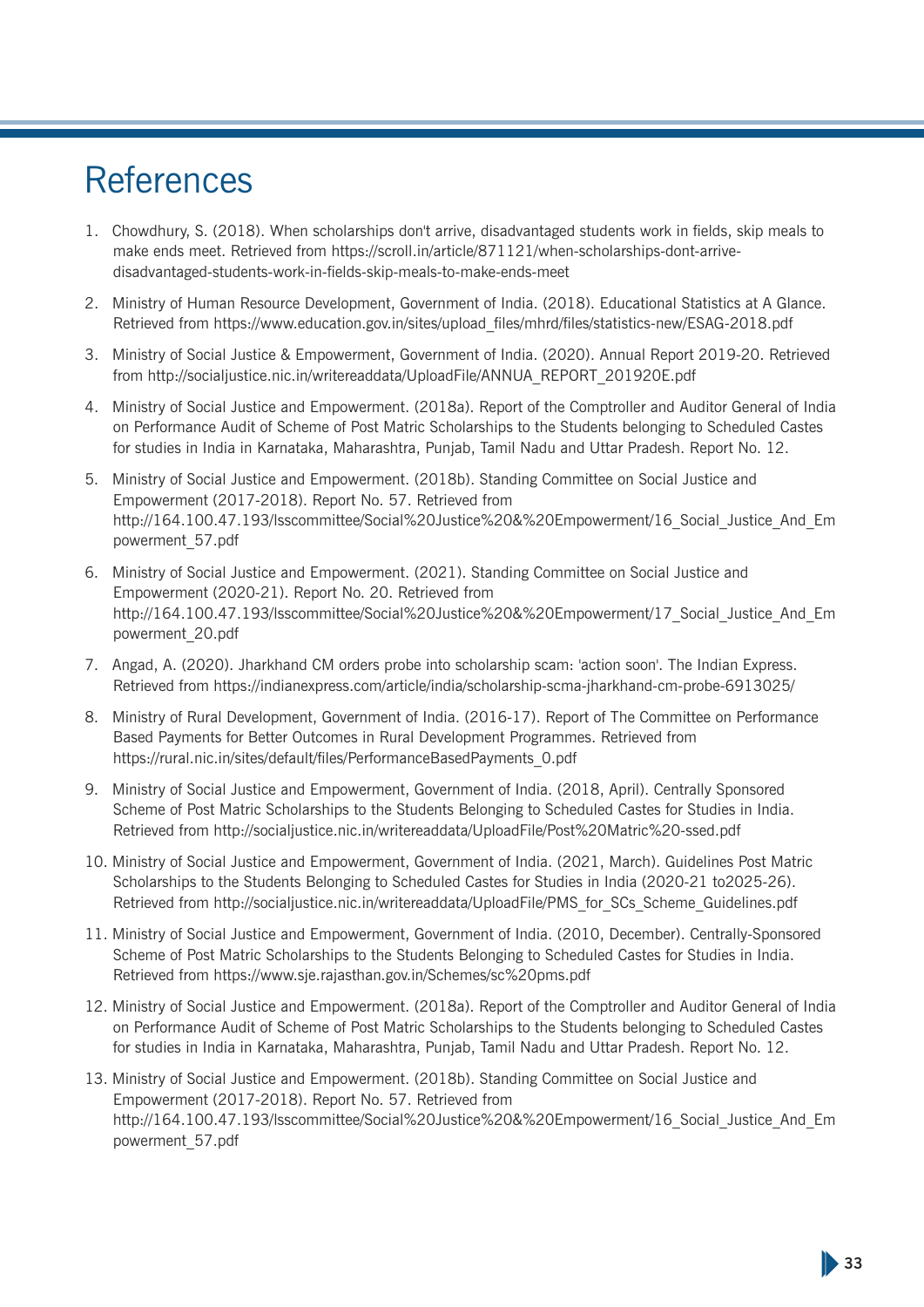#### A Discussion Paper

- 14. HT correspondent. (2020, September). By scrapping post-matric scholarship scheme, Modi govt deprived weaker sections: Jakhar. Hindustan Times. Retrieved from https://www.hindustantimes.com/chandigarh/byscrapping-post-matric-scholarship-scheme-modi-govt-deprived-weaker-sections-jakhar/story-R3VaejZlWBa9FEHlnAnSMN.html
- 15. Vishnoi, A. (2020, November). Scholarship for 60 lakh Scheduled Caste school students stuck after end of Central funding. The Economic Times. Retrieved from https://economictimes.indiatimes.com/news/politicsand-nation/scholarship-for-60-lakh-scheduled-caste-school-students-stuck-after-end-of-centralfunding/articleshow/79419236.cms
- 16. Pallical, B. (2020, November 9). Bihar: Is Education for the Marginalised an Election Issue? The Wire. Retrieved from https://thewire.in/rights/bihar-post-matric-scholarship-election-education-marginalised
- 17. Thorat, S. (2020, December). Continue scholarships for weaker sections. The Tribune. Retrieved from https://www.tribuneindia.com/news/comment/continue-scholarships-for-weaker-sections-180868
- 18. Press Information Bureau, Government of India (2020, December 23). Cabinet approves transformatory changes in Post Matric Scholarship for SCs. Retrieved from https://pib.gov.in/PressReleasePage.aspx?PRID=1682969
- 19. Amar Ujala Bureau. (2021, February 20). Satyapan mein atki Jhansi aur Lalitpur ke 71 hazaar chhatron ki shulk pratipurti.
- 20. Ministry of Minority Affairs, Government of India. (2021, March). Demands for Grants (2021-22) for Social Justice and Empowerment. Standing Committee Report No. 22. Retrieved from http://164.100.47.193/Isscommittee/Social%20Justice%20&%20Empowerment/17\_Social\_Justice\_And\_Em powerment\_22.pdf